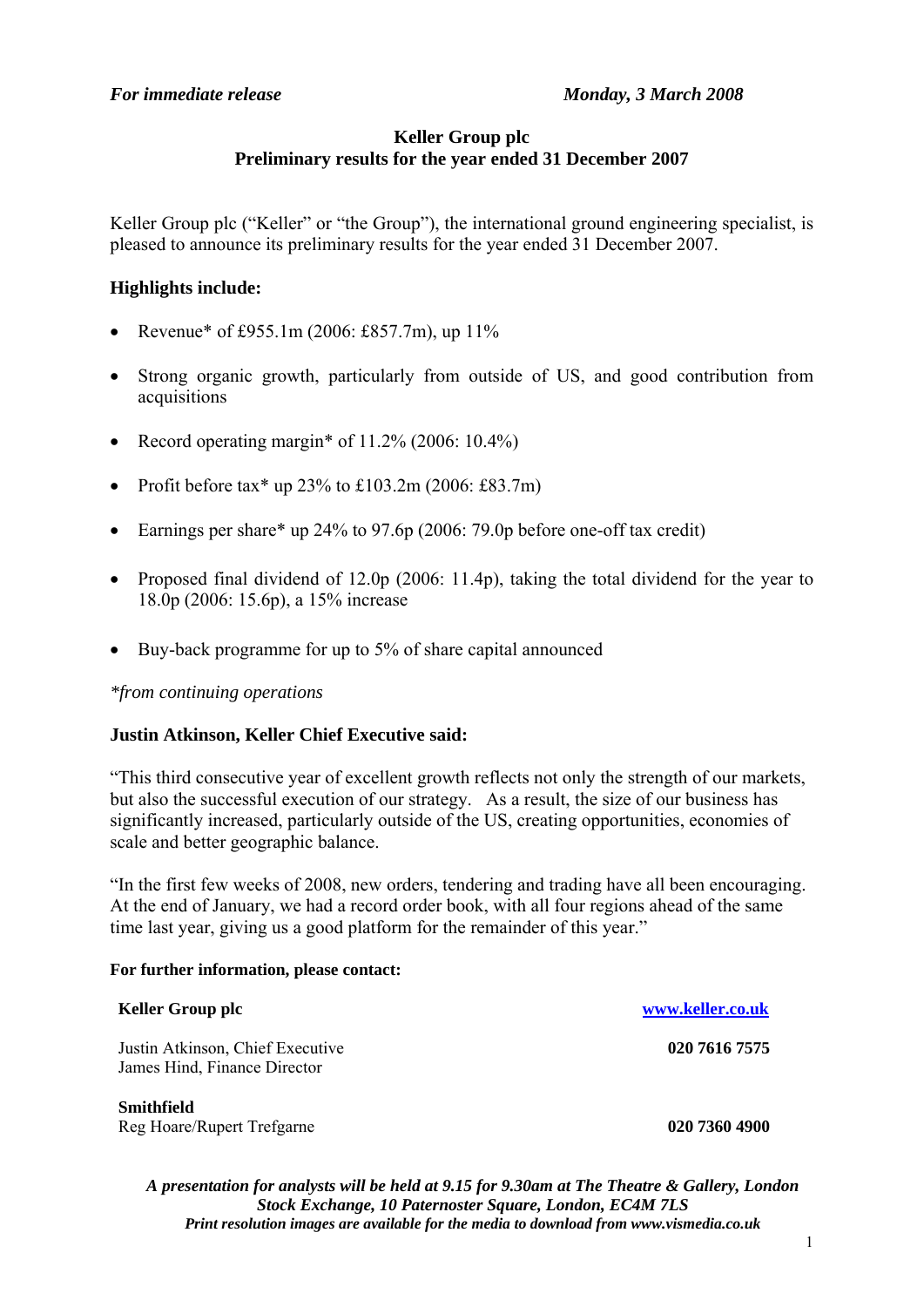# **Chairman's Statement**

## **Results**

I am pleased to report a record set of results, which build on the successes of the previous two years. This third consecutive year of excellent growth, which reflects not only the strength of our markets but also the successful execution of our strategy, has transformed the scale and profitability of the Group.

The Group reported a significant increase in both revenue and profit, particularly from the divisions outside of the US which now account for 44% of total Group profit, compared to only 28% two years ago. This has resulted in excellent profit contributions from a broad range of geographies.

Group revenue from continuing operations rose by 11% to £955.1m (2006: £857.7m) and our operating margin on the same basis reached an all-time high of 11.2% (2006: 10.4%). Profit before tax from continuing operations was up 23% to £103.2m (2006: £83.7m) and earnings per share from continuing operations grew by 24% to 97.6p (2006: 79.0p before the benefit of a one-off tax credit).

## **Cash flow and net debt**

The very strong trading result was supported by an increase in cash generated from operations to £117.2m (2006: £98.3m). Net debt at the end of the year stood at £54.5m (2006: £38.6m), after expenditure of £34.5m on acquisitions. We increased capital expenditure to £48.1m (2006: £29.4m), which enabled us to make further progress in modernising and expanding our equipment fleets, particularly in those parts of the Group offering the best growth potential.

### **Dividends**

Last year, the Board reviewed the Group's dividend policy and indicated that we would increase the dividend by 15% per annum for the foreseeable future, subject to maintaining three times' dividend cover. We remain committed to this policy and also to continuing to reinvest our cash flow in the growth of the Group, as we have successfully done to date.

The Board is therefore recommending a final dividend of 12.0p per share (2006: 11.4p) which, together with the interim dividend paid of 6.0p (2006: 4.2p), brings the total dividend for the year to 18.0p, an increase of 15% on the previous year's 15.6p. The final dividend will be paid on 30 May 2008 to shareholders on the register at 2 May 2008.

### **Share buy-back programme**

Given the continuing and growing strength of the Group's balance sheet, the Board proposes to use its existing authority to buy back up to 5% of the Company's ordinary shares during the remainder of 2008. The Directors believe that such a buy-back programme will be earnings per share enhancing and it will only be pursued on this basis. In any event, the Group will retain sufficient financial flexibility to be able to successfully pursue its strategy and to invest in opportunities for profitable growth. Any shares bought back will initially be held in treasury.

### **Strategy**

Our strategy remains the same: to extend our global leadership in specialist ground engineering through both targeted acquisitions and organic growth.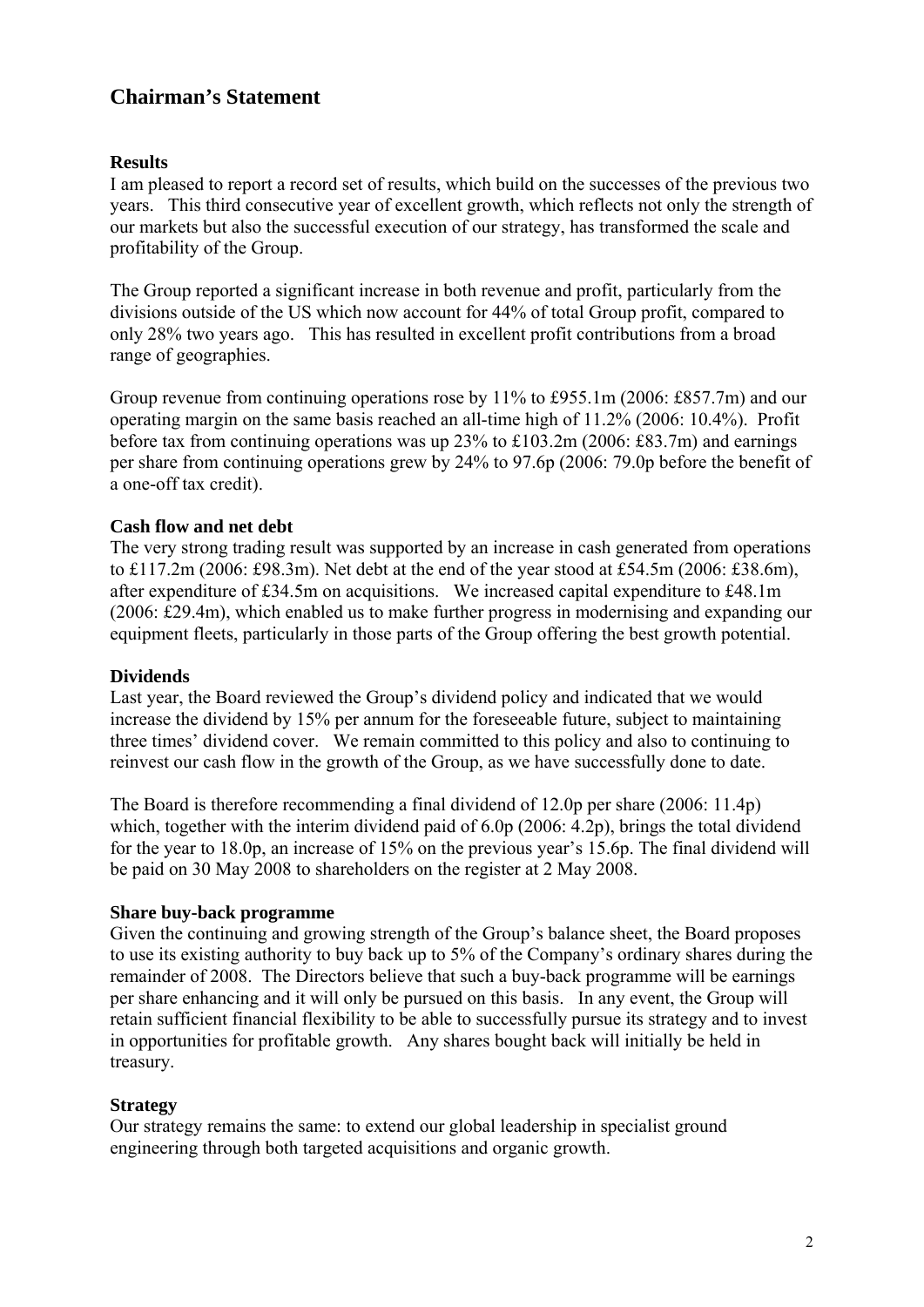In 2007, we made two further acquisitions: HJ in the US and Systems Geotechnique in the UK. The HJ acquisition gives us expertise in the growing technology of Continuous Flight Auger piles which is new to Keller in the US and further extends our clear leadership in this market. The acquisition of Systems Geotechnique, following on from the Phi acquisition in 2006, increases our presence and broadens our product range in the UK.

We also invested heavily in the fastest-growing parts of the Group, particularly in the Middle East, Eastern Europe and Australia. This was rewarded with strong organic growth. In addition, we continued our expansion into new geographic regions, with additions to our network of offices around the world and the performance of our first contracts in Brazil, Greece, Romania and Vietnam.

In 2008, we shall continue to make strategic progress by allocating resources to markets which offer good growth and by taking advantage of the opportunities presented by our highly fragmented industry.

## **Makers**

In the UK, after several years of underperformance, we have now substantially exited our non-core Makers business and its results have been shown as a discontinued operation. The combined trading losses and exit costs totalled £14.2m before tax, in line with the guidance previously given.

## **Our Employees**

Some of the real challenges of the past few years have been to retain our best employees who, in strong markets, have been much in demand; and to attract and develop others who share our priorities with regard to safety, quality and productivity. The recent expansion of our business has demanded significant recruitment and skills training, particularly of new engineers and field operators. Most of this training is highly specialised and requires substantial input from our managers. They have risen to the challenge and devised new and increasingly effective ways of ensuring that our employees are properly equipped to do the excellent work we require of them.

The hard work, commitment and long service of our employees is not something which we take for granted and we are as determined as ever in our aim to provide a working environment in which all can prosper.

## **Our Board**

We were pleased to appoint Mr Roy Franklin, OBE to the Board in July 2007. Roy's appointment strengthens the Board and brings extensive experience to Keller, particularly with regard to international and strategic matters.

Mr Keith Payne, who joined the Board in 1999, stood down at the end of January 2008 and I would like to thank Keith for the valued contribution he has made to the Group over the years.

# **Outlook**

Whilst the likely impact of the current global economic uncertainty remains unclear, we believe that the increased scale of our business, particularly outside of the US, gives the Group better geographic balance and means that we now have greater protection against economic cycles. Furthermore, the complementary nature of our businesses and their increased ability to pool resources have strengthened the Group's capacity to participate in large-scale development projects around the world.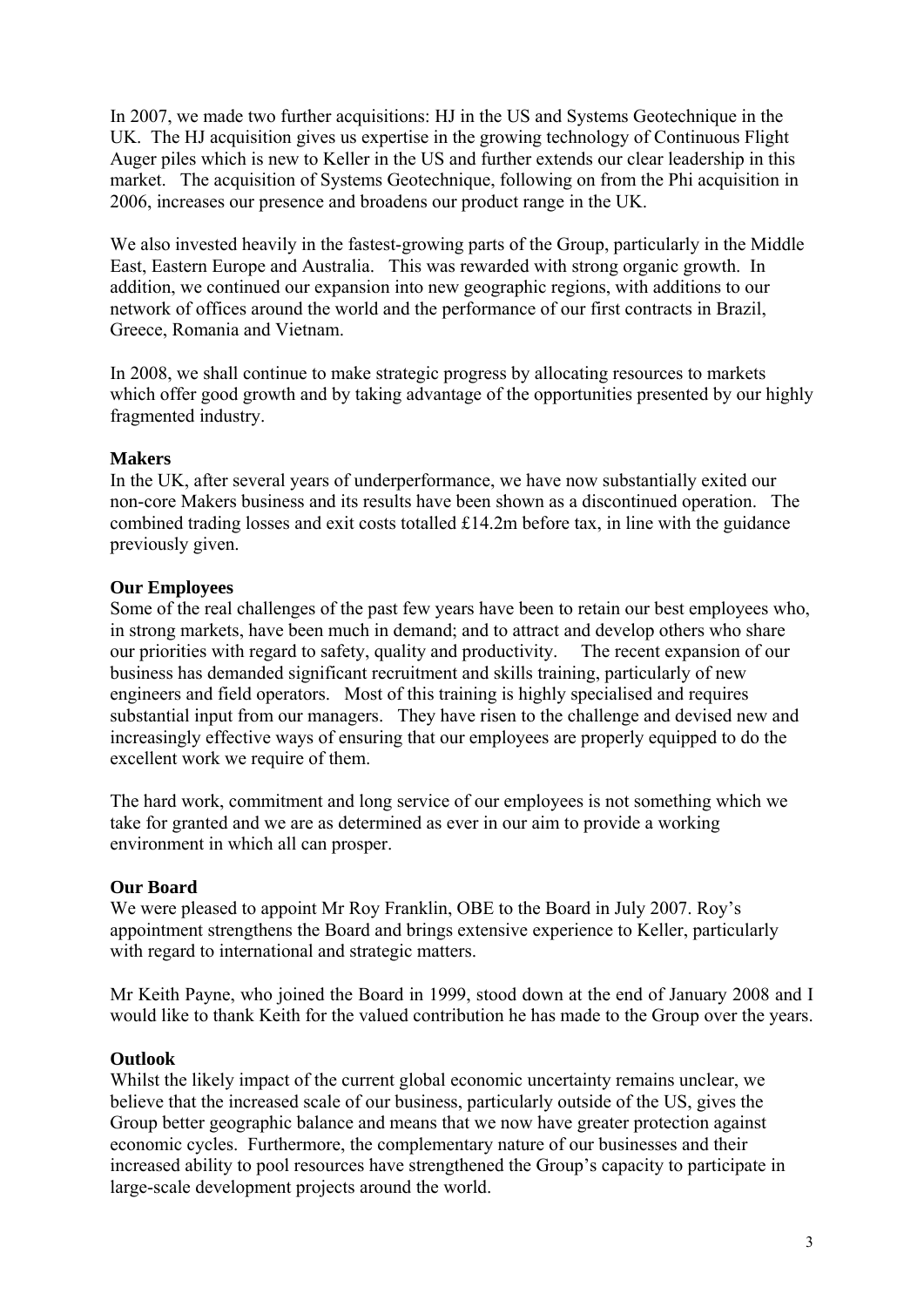The US, which still accounts for around half of our revenue, remains our biggest market. Here, non-residential construction, which generates the vast majority of our US business, is forecast to show further modest growth in  $2008<sup>1</sup>$  $2008<sup>1</sup>$  $2008<sup>1</sup>$ , although residential is not expected to pick up for some time. Within non-residential, public infrastructure is likely to continue to grow at a good pace, whilst the private sector is expected to be broadly flat. Elsewhere, we expect our growth markets – particularly the Middle East and Eastern Europe – to remain strong in the medium term. In our other main regions, we do not foresee any significant change in market conditions overall.

In the first few weeks of 2008, new orders, tendering and trading have all been encouraging. At the end of January, we had a record order book, with all four regions ahead of the same time last year, giving us a good platform for the remainder of this year.

# **Operating Review**

2007 was another excellent year for the Group, in which we maintained, and built upon, the growth of the previous two years and demonstrated the benefits of our increased geographic and operational scale.

## **Conditions in our major markets**

In the US, the public infrastructure and commercial sectors remained very strong, with 2007 non-residential expenditure as a whole around  $16\%$  higher than the previous year<sup>2</sup>. As expected, there was further contraction in the residential sector, with housing starts for singlefamily homes ending the year some  $29\%$  down on  $2006<sup>3</sup>$ . Taken as a whole, construction expenditure in the US reduced, year on year, by around  $2.5\%$ <sup>2</sup>.

Our principal European markets - France, Germany, Spain, UK and Eastern Europe - showed good growth overall, particularly in the infrastructure sector to which our businesses have a significant exposure.

Elsewhere, the Middle East and Australia both experienced unprecedented levels of construction activity.

## **Operations**

| <b>US</b>        |         |           |
|------------------|---------|-----------|
| Results summary: |         |           |
|                  | 2007    | 2006      |
| Revenue          | £473.2m | £476.9m   |
| Operating profit | £61.6m  | £64.1 $m$ |
| Margin           | 13.0%   | 13.4%     |

Our US operations as a whole had another good year with total US revenue and operating profit ahead of last year by 8% and 4% respectively on a constant currency basis, despite a significant reduction in both revenue and profit at Suncoast. Translated into sterling, overall revenue was 1% down, whilst operating profit was down by 4%, reflecting the significant weakening of the US dollar.

 $\overline{1}$ 

<span id="page-3-0"></span><sup>&</sup>lt;sup>1</sup> The American Institute of Architects Consensus Construction Forecast, 11 January 2008<br><sup>2</sup> The US Census Bureau of the Department of Commerce, 1 February 2008<br><sup>3</sup> Monthly housing starts published by the National Associa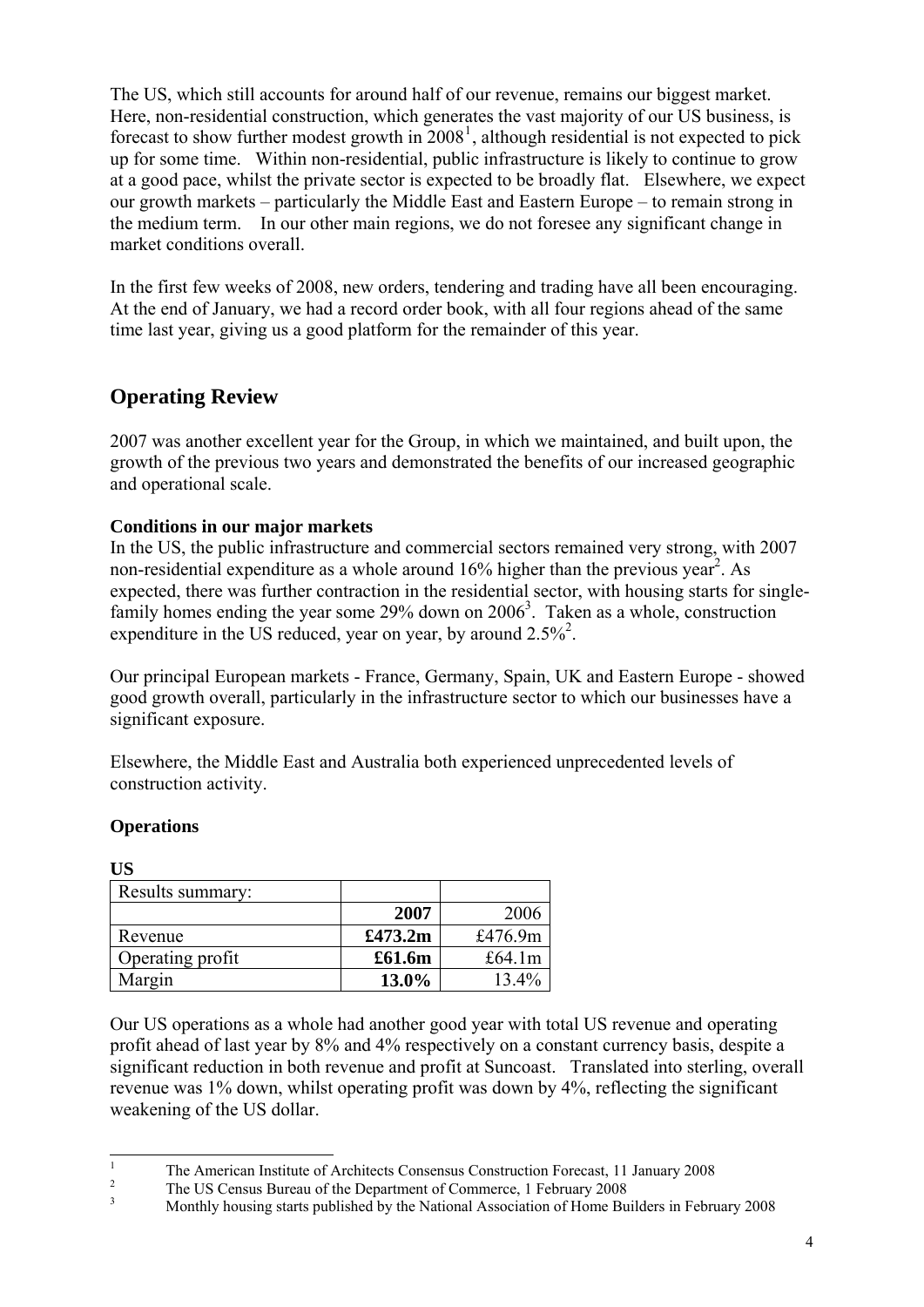## *Hayward Baker*

2007 was another extremely busy year for Hayward Baker, the largest of our US foundation businesses. By strengthening the business infrastructure and refining its risk management and operating procedures, management delivered further improvement in contract performance, at a time of continued business expansion. In addition, they capitalised on the opportunities offered by a thriving marketplace to report record revenue and margins.

During the year, new offices were established in Houston, Kansas City, Minneapolis and San Diego, bringing the total network up to 22 offices, from which we worked in every state in the US.

Product and process development continued to have a strong focus, as illustrated by the introduction to the US of a special trench remixing tool (TRD), incorporating a large, chainsaw-like mixing blade. Hayward Baker is now using TRD on a small test section of the dyke at Lake Okeechobee in Florida. As one of three contractors selected to compete for additional sections of the dyke as they are released, and with the advantage of TRD, we are well-positioned to participate further in this potential long-term project.

Dry soil mixing and the vibro piers system, which were introduced to the market in 2005 and 2006 respectively, both made good contributions in 2007, as interest in these products continues to grow. Dry soil mixing proved to be an effective solution for providing load support at a biofuel storage tank site in Galena Park, Texas. Having previously been used for oil storage, the site was contaminated which would usually mean expensive pre-drilling and spoil removal before its re-use. As dry soil mixing uses the existing soil as part of the structural element and thereby eliminates the need to remove contaminated spoil, the client, with whom Hayward Baker had worked on other projects, was offered this as a cost-effective alternative solution.

## *Case, McKinney, Anderson and HJ*

Our US piling businesses also had a very good year, with two familiar themes to their success: a pooling of their expertise and resources on contracts which call for time-critical delivery or the use of several different techniques; and investment in efficient, powerful and durable equipment to increase their capacity and capability for bigger and technically more demanding jobs.

One of the year's most notable piling contracts in the US was for the foundations of The Chicago Spire – a 150-storey, 610-metre high residential tower which is expected to be the tallest building in the US. Case is installing 34 steel-reinforced concrete caissons, 36 metres in length, drilled into bedrock, whilst Hayward Baker is constructing a 32-metre diameter sheet-piled wall to create a dry environment and to serve as the foundation for the core of the building. The contract, which is proceeding to plan and to budget, will complete in the first half of 2008.

Anderson, the West Coast business which we acquired in 2006, had an excellent first full year under Keller's ownership and is now well integrated into the Group, as is illustrated by the knowledge-sharing and co-operation on projects with our other US businesses. For example, Case and Anderson worked together on the foundation system for the replacement of the I-35 road bridge in Minneapolis, Minnesota, following the structural failure of the original bridge in August 2007. This high profile job needed to be completed within a very short timescale, which the two businesses were able to achieve by pooling their resources.

Once again, McKinney worked with Case on several large projects during the year – a sign of the valuable relationship which has developed between these businesses. McKinney is also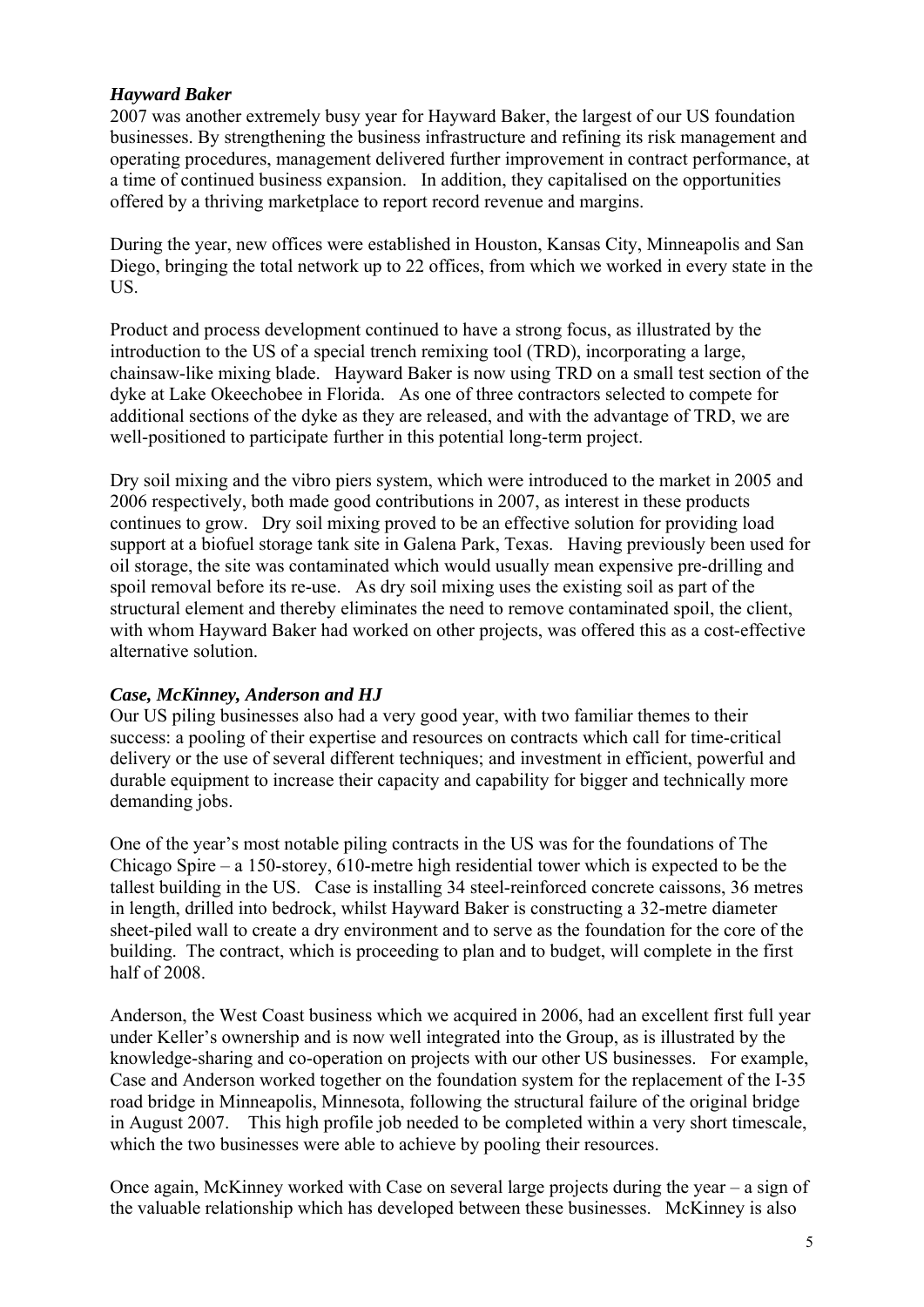currently working in joint venture with Anderson at the site of a new power plant for Formosa Plastics in Port Comfort, Texas, where their combined resources have secured the first two phases of the foundations work, with a potential for further awards as the project develops.

In the last quarter of the year we acquired the business and assets of HJ, the market leader in Florida in Continuous Flight Auger (CFA) piling, for an initial cash consideration of \$47.3m (£23.6m). The acquisition gives Keller much better access to the piling market in Florida, as well as enabling the Group to accelerate the introduction of CFA piling in its other US businesses. A contract in Pittsburgh, Pennsylvania, to install 1,700 CFA piles for the new Majestic Star Casino, is currently being undertaken jointly by HJ and Case, marking the first teaming up of HJ's CFA expertise with the resources of another Keller business.

## *Suncoast*

Suncoast's performance was impacted by the continuing decline in the US residential sector. This was reflected in reduced revenue from both its slab-on-grade and high rise markets, although the reduction in slab-on-grade revenue, most of which comes from single family homes, was less than the market decline<sup>[4](#page-5-0)</sup>, indicating a further gain in market share.

Inevitably, this situation has led to pricing pressure. However, Suncoast's management has taken a very proactive approach to cost control, with production costs tightly controlled and headcount reduced by around 40% from its peak level in 2006. These actions, together with Suncoast's leading market position, mean that margin erosion has been partly contained and the business is better placed to weather a continued period of reduced demand.

| Results summary: |          |            |
|------------------|----------|------------|
|                  | 2007     | 2006       |
| Revenue          | £296.8m  | £255.0 $m$ |
| Operating profit | £30.4m   | £17.9 $m$  |
| Margin           | $10.2\%$ | 7.0%       |

## **Continental Europe, Middle East & Asia (CEMEA)**

2007 saw an excellent performance from our CEMEA business. Revenue was up some 16% and operating profit was almost 70% above the previous year, having more than doubled since 2005. This growth reflects the measures we have taken to improve the geographic balance of the Group: by targeting, and investing in, Eastern Europe and the Middle East; and in particular, by expanding our piling services, which had historically been under-represented in these regions.

The significant improvement in margin in part reflects the strength of CEMEA's markets, but also reflects strong risk management and a trend towards contracts with a higher in-house design element.

# *Continental Europe*

Our businesses within the more mature Continental European markets all fared well, undertaking their usual spread of contracts across the construction spectrum, including a significant element of public infrastructure projects.

In Central Europe, for example, we undertook stabilisation works for rail tunneling projects in Amsterdam and Leipzig. The Leipzig tunnel goes directly underneath many of the city's historic buildings and, in order to avoid settlement, these buildings are being lifted by up to

<span id="page-5-0"></span><sup>&</sup>lt;sup>4</sup> As indicated by single family home permits; data published by US Census Bureau of the Department of Commerce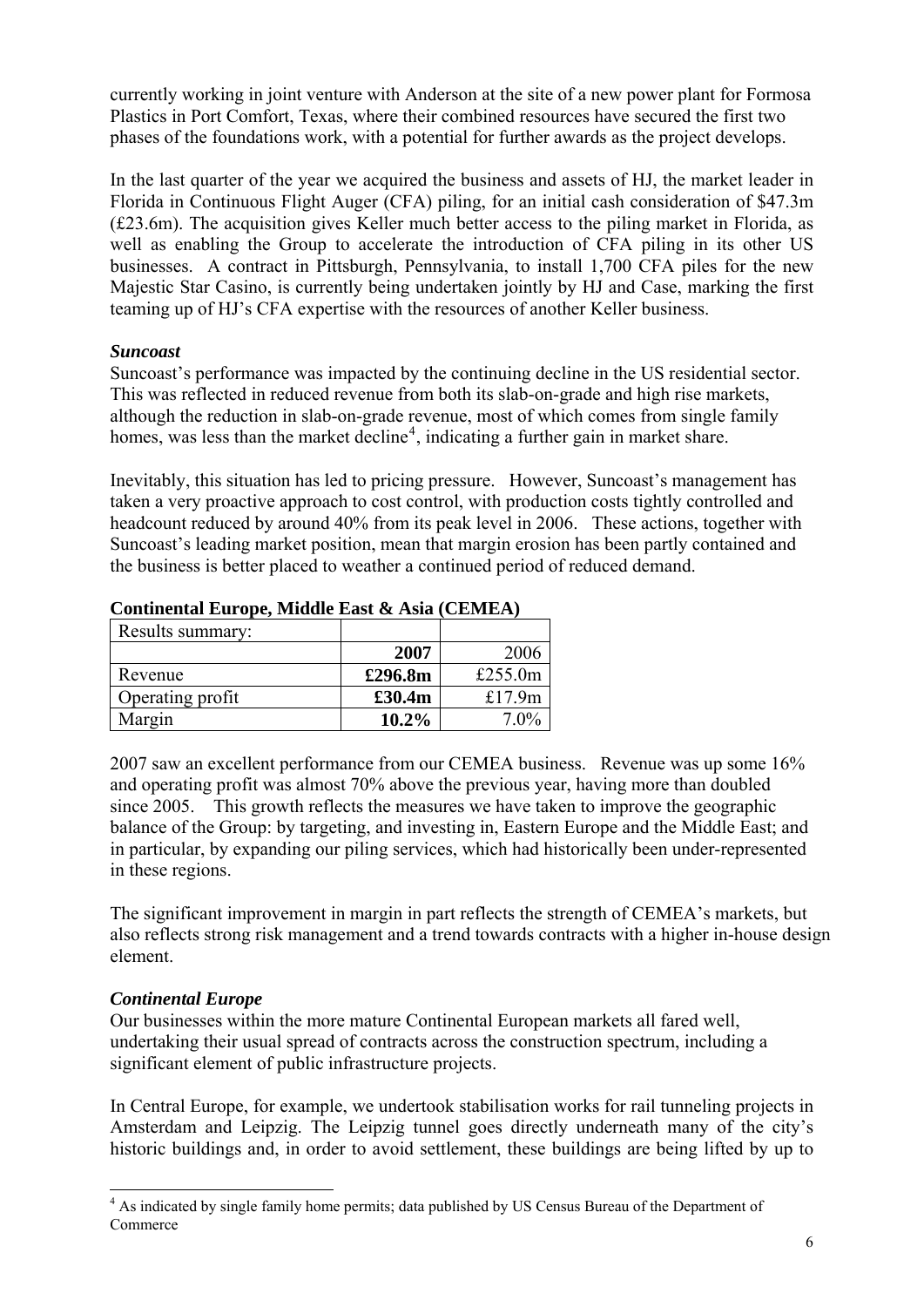10mm using a special grouting technique. Other key projects include a 'value engineered' remediation scheme for embankment works along the A2 motorway in Austria. This is one of an increasing number of schemes where our redesign, deploying specialist techniques not included in the original specification, reduces the overall programme time and cost.

In Spain, we saw an excellent margin recovery after a disappointing 2006. Our biggest Spanish contract in the year was for the provision of grouting works at the Port of Huelva redevelopment project Our French business took advantage of opportunities at home and in French-speaking territories abroad, including the French West Indies, where it was involved in the development of the new Grand'Rivière Harbour at Martinique.

In Eastern Europe, where we have seen growth of nearly 50% per annum over the past three years, our Polish business once again led the way, with revenue boosted by the addition of piling services which now account for some 25% of its sales. However, our biggest contract in Poland was for the provision of ground improvement works using jet-assisted wet deep soil mixing for the new A1 motorway between Sośnica and Bełk. Under the watchful eye of the Polish management, the fledgling business in Ukraine made a small profit, establishing its reputation in what, over the longer term, could become a significant market. Elsewhere, we undertook our first work in Romania, where we prepared the foundations for a bio-diesel factory on behalf of a Portuguese client for whom we have worked on several similar projects in the past. This sure-footed approach to extending into new countries, where we initially link up with a client with whom we have an existing relationship, has stood us in good stead in the past and is likely to be a feature of further geographic expansion in this region.

## *Middle East*

The growth of our business in the Middle East, where revenue has more than trebled since 2004, was an important feature of the Group's overall performance in 2007. Here, we worked on a number of major contracts, several of which have been for the provision of piling services, justifying our increased strategic focus in this area. These include contracts at the new Saudi Kayan petrochemical complex in Saudi Arabia and the Al Salaam Resort in Bahrain. At Palm Deira, the third of the palm-shaped, man-made islands being built off the coast of Dubai, our contract performance was helped by the deployment of our latest generation twin-paddled S700 vibrators, which we build for our exclusive use and which are an important factor in achieving high levels of productivity.

### *Asia*

In Asia, we have recently added deep soil mixing technology to our offering of ground improvement projects and one of the contracts which we secured as a result was at Sentosa Island, Singapore, where we are working on the site of a resort which is being created partly on reclaimed land. Because of a shortage of sand in the region, the project is using excavated spoil and we have developed a ground treatment solution which treats this fill in situ, using deep mixing methods.

In both the Middle East and Asia, we have considerable experience in providing foundation solutions for complex industrial installations, such as petrochemical and power plants. Many more such developments are in prospect over the next few years and, as in the past, we expect our high quality execution and strong health and safety record to give us a significant advantage in competing for such work.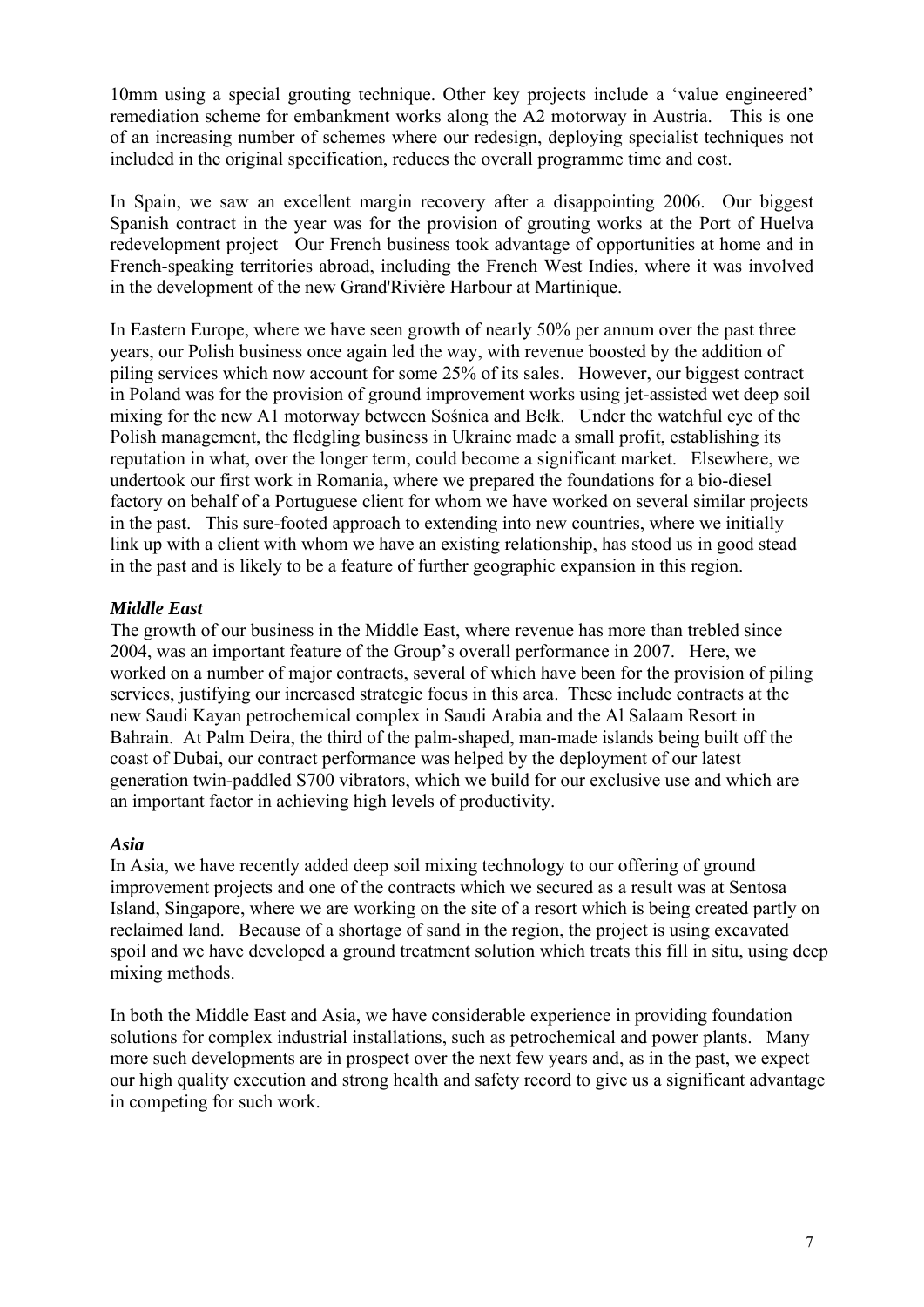| <b>Australia</b> |         |           |
|------------------|---------|-----------|
| Results summary: |         |           |
|                  | 2007    | 2006      |
| Revenue          | £107.1m | £65.1 $m$ |
| Operating profit | £14.7m  | £7.0m     |
| Margin           | 13.7%   | 10.7%     |

Helped by the successful acquisition of Piling Contractors in 2006, our Australian business has almost trebled, in revenue terms, since 2005. With a 2007 operating margin of 13.7%, it is now a clear leader in a very strong market.

Our most notable Australian project in the year was undoubtedly the Gateway Upgrade project in Brisbane, where all four of our businesses, in a joint venture led by Piling Contractors, are working together to execute the foundations for the largest road and bridge infrastructure project in Queensland's history. Our work involves a package of different techniques including bored piles, pre-cast piles and ground improvement works. Despite the scope of the work being extended over recent months, the job is still scheduled to complete in autumn 2008, as originally planned.

Following the success of our earlier contract at the Melbourne Convention Centre, we were invited back in 2007 to work on the second stage of the project known as South Wharf – a promenade and mixed use development. The biggest element of the job was installation of deep CFA piles, founded on various types of rock at depths of 30 to 40 metres. In addition, we undertook a range of enabling works which involved jet grouting, dry soil mixing and the installation of a slurry wall.

We have been involved in an exceptional number of large infrastructure projects in Australia over the past 18 months, including the Tugun Bypass, the North-South Tunnel, the Inner-Northern Busway and now the Gateway Upgrade. With a number of such projects still in the pipeline, we see this trend continuing in the medium term.

| Results summary        |        |        |
|------------------------|--------|--------|
| (continuing business): |        |        |
|                        | 2007   | 2006   |
| Revenue                | £78.0m | £60.7m |
| Operating profit       | £3.8m  | £3.4m  |
| Margin                 | 4.9%   | 5.6%   |

**UK** 

The UK results benefited from a good contribution from Phi, which we acquired in 2006 and whose retaining wall systems have proved to be very complementary to the other solutions offered by our UK business.

At a development of industrial units at Hemel Hempstead, where differing soil conditions and very uneven ground limited the amount of usable space, Phi's retaining walls were used in conjunction with vibro stone columns and CFA piling. Our innovative design solution, using these three techniques, is thought to have extended the usable ground by around 20%.

As in previous years, foundations for distribution centres featured within KGE's diverse contract portfolio and one of these, for Amazon in Swansea, used a combination of vibro stone column and dynamic compaction ground improvement techniques to deliver a costeffective solution within an extremely tight deadline. Despite June and July being the wettest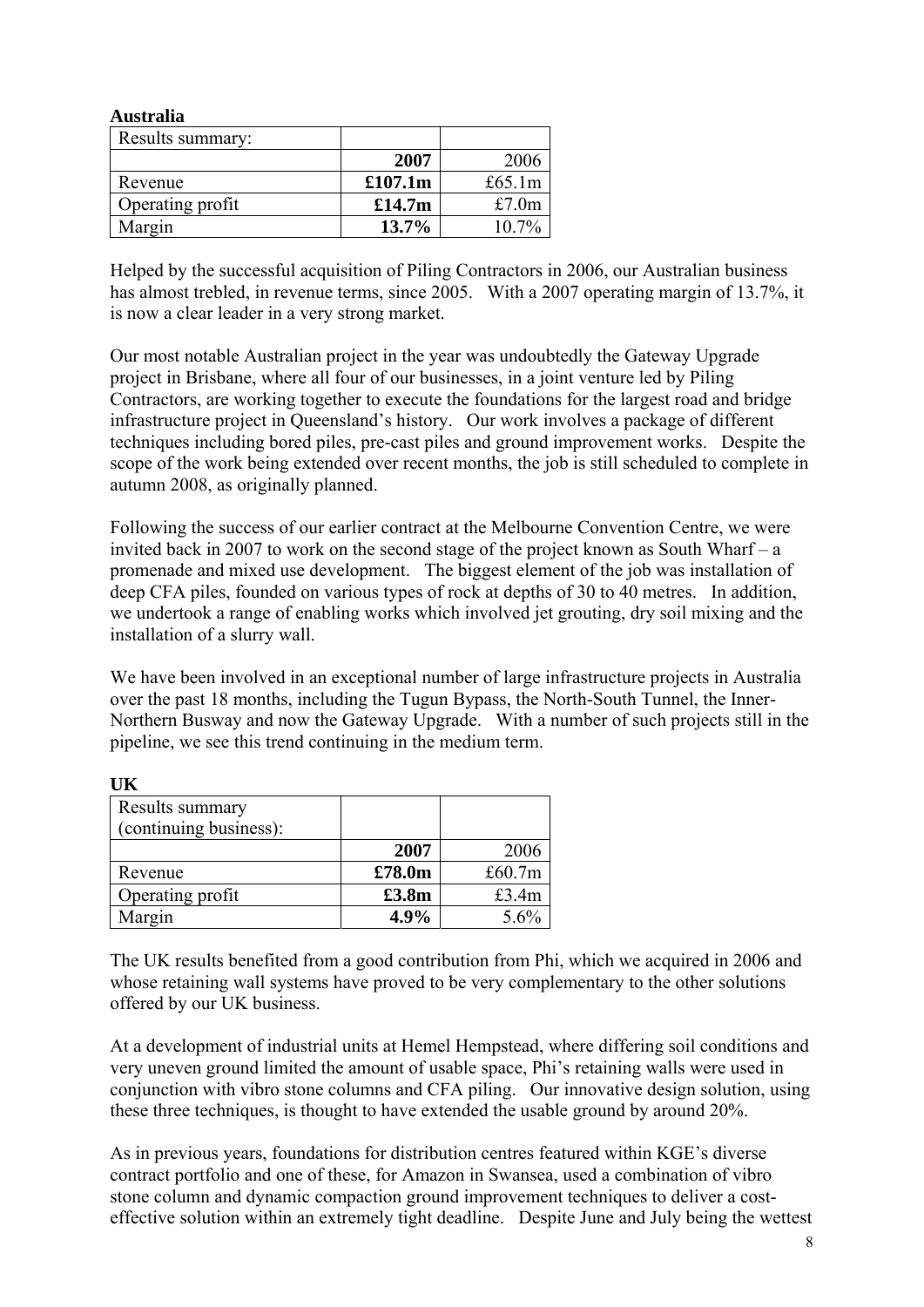months in the region since records began, causing many logistical problems across the site, our work was completed well within schedule and the facility was operational by October, as planned.

2007 marked the start of what we anticipate will be a steady stream of work related to London's 2012 Olympics. We carried out ground improvement works for the construction of warehouses which were then used to re-locate businesses from Stratford Park, the main site for the Olympics. In addition, we installed anchors to retain the new Prescott Lock, which will create a 'green gateway' for barges entering the Olympic Park, helping to eliminate up to 1,000 lorry journeys a week from local roads.

In April, we completed the acquisition of Systems Geotechnique for an initial consideration of £9.1m, which now gives us a lead in the drilling and grouting sector. We have been impressed with the strengths of the business in terms of its people, equipment and design-andconstruct know-how and it is encouraging to see the good co-operation which has developed between Systems and the rest of our UK business.

## **Makers**

Following a strategic review of our structural refurbishment business in the first half of the year, we announced at the time of our interim results that the various divisions of Makers would be sold or discontinued, as appropriate. As we anticipated, this has been a difficult process, but it is now substantially complete, with all four divisions sold for a nominal consideration and with the vast majority of employees' jobs preserved.

The pre-tax one-off charge in the second half of the year was £8.9m, which is in line with the guidance we gave with our interim results announcement in August and results in a total loss before tax for the full year of £14.2m. After tax, the loss was £10.5m.

## **Sustaining our growth**

Our success in taking full advantage of the widespread strong demand for our products over recent years has been due to our ongoing investment in the Group. We have long since recognised the need to sustain and grow our business by investing time and money in people, equipment and acquisitions. This means recruiting people with great potential, providing training, motivation and a safe work environment for our employees and reinforcing our strong relationships with industry partners. It means ongoing modernisation of our equipment fleets and updating our methods of work. It also means identifying businesses which are good strategic fits, acquiring them at sensible prices and ensuring that we deliver value from their integration into the Group. We will continue to invest in all these aspects of our business which we see as being crucial to our continued success.

# **Financial Review**

## **Results (from continuing operations)**

### *Trading results*

2007 was another outstanding year for Keller, with revenue, profits and margins from continuing operations all again at record levels. These results exclude Makers, which has been treated as a discontinued business.

Group revenue increased by 11% in the year to £955.1m, reflecting strong organic growth in most of the Group's main markets, together with a good contribution from acquisitions. Movements in reported revenue and profits were adversely influenced by fluctuations in foreign currency exchange rates. The average US dollar exchange rate against sterling was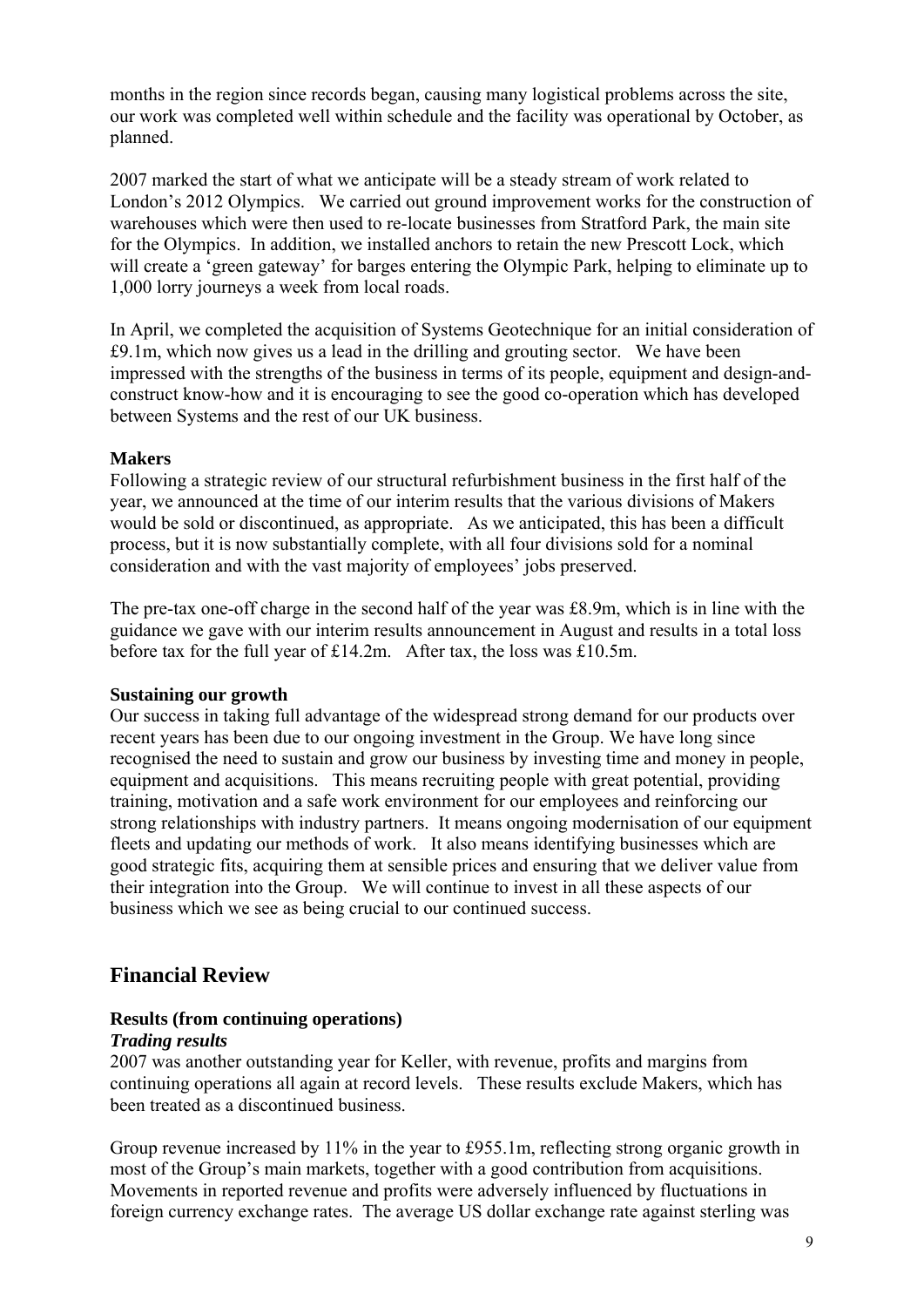US\$2.00, 9% weaker than in 2006, while the average euro exchange rate weakened slightly from  $\epsilon$ 1.47 to  $\epsilon$ 1.46. Stripping out the effects of acquisitions and currency movements, the Group's 2007 revenue was 7% up on 2006.

EBITDA was £125.8m, compared to £105.1m in 2006. Operating profit was £107.4m, up from £89.3m in 2006, despite profits in the US, the Group's largest market, being slightly down year-on-year when translated into sterling. In the US, an increase in the profits coming from the Group's foundation contracting businesses was offset by lower profits at Suncoast, the business most exposed to the US residential market. The benefit from the acquisitions of Anderson in October 2006 and HJ in October 2007 was matched by adverse currency movements.

The improvement in the Group operating profit was therefore largely derived from CEMEA, where profits increased by nearly 70%, and Australia where operating profit doubled, helped by the acquisition of Piling Contractors in August 2006. In the UK, profits were boosted by a good first full-year result from the 2006 Phi acquisition and the first-time contribution from Systems Geotechnique, acquired in April 2007.

Adjusting for the effects of acquisitions and currency movements, the Group's operating profit was up 17% on 2006. Operating margins increased to another record high of 11.2% from 10.4% in 2006. As the Group grows, margins are benefiting from economies of scale; in 2007 overheads were 13% of revenue, down from 15% in 2004.

## *Interest*

The net interest charge decreased from £5.6m in 2006 to £4.2m in 2007. Interest cover is very comfortable at around 30 times EBITDA.

## *Tax*

The Group's underlying effective tax rate was 35%, down from 37% in 2006, reflecting the fact that a higher proportion of the Group's profit was derived from lower tax countries. However, the Group's underlying effective tax rate remains relatively high compared to most UK domiciled businesses, as about half of the Group's profits are still earned in the US where the effective federal and state tax rates total around 39%.

## **Discontinued operation**

In August, we announced the intention to exit from Makers in the UK and indicated that this would result in a one-off charge of up to £10m in the second half of 2007. This process is now substantially complete. The second-half pre-tax cost was £8.9m which, together with the first-half trading losses of £5.3m, brings the total 2007 Makers' loss before tax to £14.2m (loss after tax of £10.5m).

Makers has been treated as a discontinued operation in the Group financial statements. Consequently, its trading is not included in the headline revenue and costs on the face of the income statement. Instead, its post-tax result has been shown as a single-line item towards the bottom of the consolidated income statement. Makers' result is analysed in more detail in note 4 of this statement.

### **Earnings and dividends**

Earnings per share (EPS) from continuing operations (and before the benefit of the one-off tax credit in 2006) increased by 24% to 97.6p. Basic earnings per share, stated after the losses related to Makers, was 81.8p.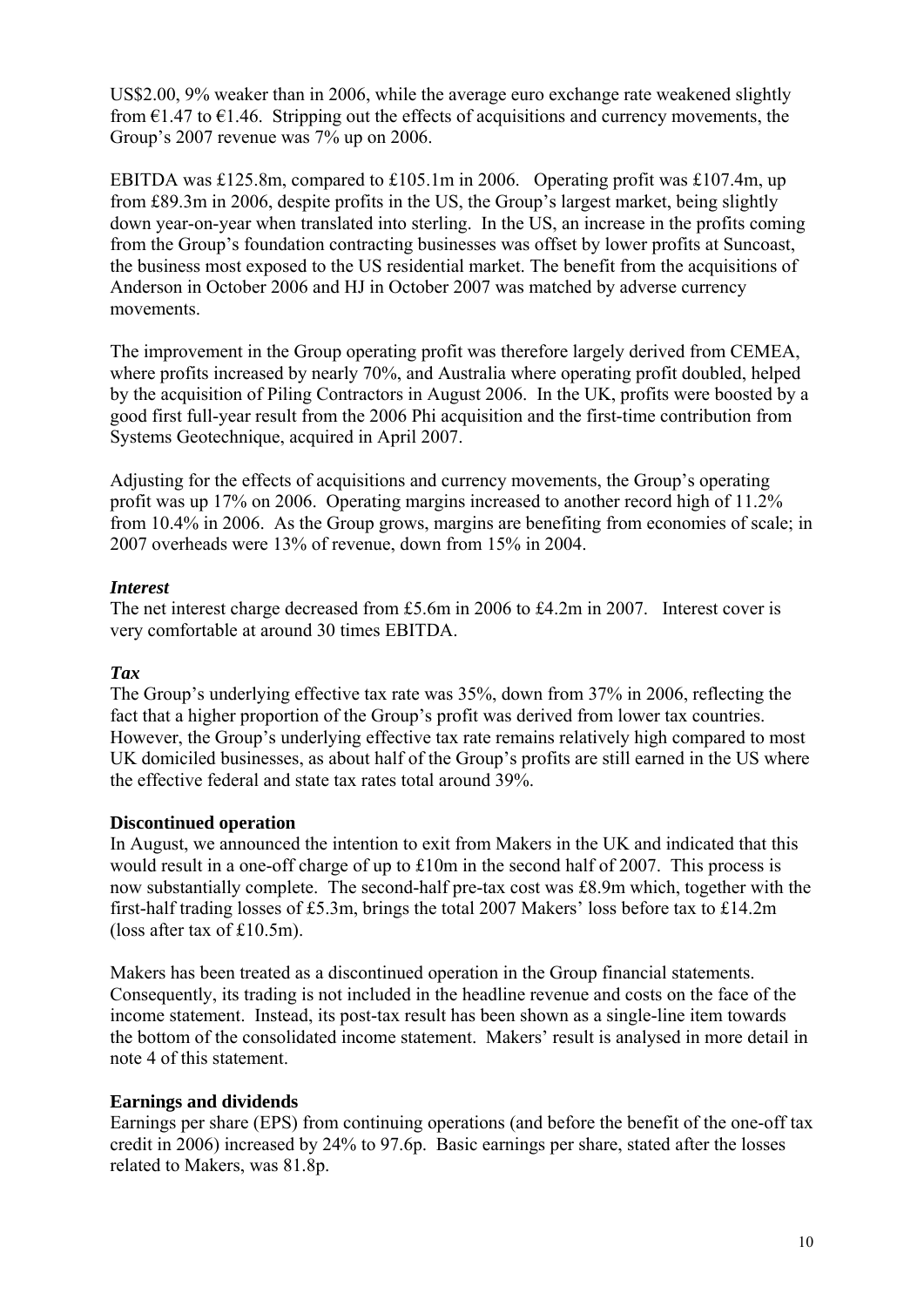The Board announced last year that it intends to increase dividends by 15% per annum for the foreseeable future, subject to the dividends being three times covered. The Board is therefore recommending a final dividend of 12.0p per share, which brings the total dividend paid out of 2007 profits to 18.0p, a 15% increase on last year. The 2007 dividend is covered 5.4 times by EPS from continuing operations.

### **Cash flow**

In 2007, the Group continued its excellent record of converting profits into cash. Net cash inflow from operations (excluding Makers) was £127.4m, representing 101% of EBITDA. The net cash outflow from operations relating to Makers was £10.2m. Year-end working capital, at £55.7m, was only £0.9m higher than the previous year, despite the two acquisitions in the year and the Group's strong organic growth.

Capital expenditure totalled £48.1m, more than 60% up on 2006. This significant increase is due both to the Group's substantial growth in recent years and to additional capital expenditure being committed to ensure continued long-term growth. The additional capital has been targeted either at geographies which have excellent growth prospects or where a lack of available equipment was constraining the ability to undertake further work.

## **Financing**

Year-end net debt increased to £54.5m from £38.6m at 31 December 2006, as a result of the additional capital expenditure and spending £34.5m on acquisitions (net of cash and debt acquired) in the year. Net debt at the year end was approximately 0.4 times EBITDA. Based on net assets of £212.1m, gearing was 26%, up only slightly from 24% at the beginning of the year.

The Group's debt and committed facilities mainly comprise a US\$100m private placement, repayable US\$30m in 2011 and US\$70m in 2014, and an £80m syndicated revolving credit facility expiring in 2011. At the year end, the Group also had other committed and uncommitted borrowing facilities totalling around £49m. The Group therefore has sufficient available financing to support our strategy of growth, both through organic means and targeted, bolt-on acquisitions.

### **Capital Structure**

The Group's capital structure is kept under constant review, taking account of the need for, availability and cost of various sources of finance. Given the continuing strength of the Group's balance sheet, the Board proposes to buy back up to 5% of the Company's ordinary shares during the remainder of 2008. Such a share buy-back programme will be earnings per share enhancing and the Group will be left with sufficient financial flexibility to successfully pursue its strategy and to invest in opportunities for profitable growth. Any shares bought back will initially be held in treasury.

### **Pensions**

The Group has defined benefit pension arrangements in the UK, Germany and Austria. The last actuarial valuation of the UK scheme, which has been closed to new members since 1999, was as at 5 April 2005. At this date, the market value of the scheme's assets was £17.3m and the valuation concluded that the scheme was 61% funded on an ongoing basis.

The Group closed its UK defined benefit scheme for future benefit accrual with effect from 31 March 2006 and existing active members transferred to a new defined contribution arrangement. The level of contributions, currently set at £1.2m a year, will be reviewed at the next actuarial valuation, which will be as at April 2008.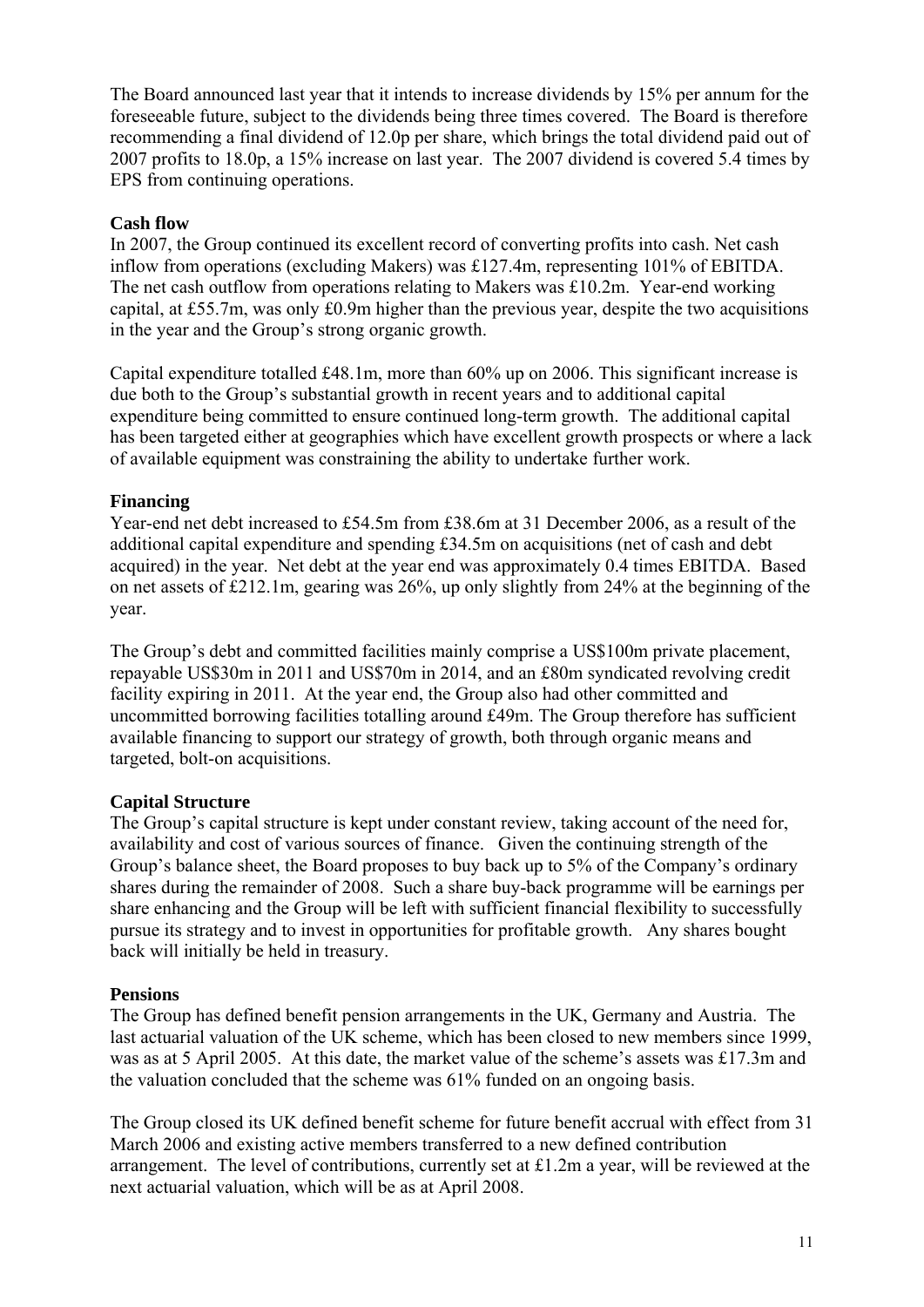The 2007 year-end IAS 19 valuation of the UK scheme showed assets of £26.8m, liabilities of £31.4m and a pre-tax deficit of £4.6m.

In Germany and Austria, the defined benefit arrangements only apply to certain employees who joined the Group prior to 1998. There are no segregated funds to cover these defined benefit obligations and the respective liabilities are included on the Group balance sheet.

All other pension arrangements in the Group are of a defined contribution nature.

## **Management of financial risks**

### *Currency risk*

The Group faces currency risk principally on its net assets, of which a large proportion is in currencies other than sterling. The Group aims to reduce the impact that retranslation of these assets might have on the balance sheet, by matching the currency of its borrowing, where possible, with the currency of its assets. The majority of the Group's borrowings are US dollar-denominated, in order to provide a hedge against the Group's US dollar denominated net assets.

The Group manages its currency flows to minimise currency transaction exchange risk. Forward contracts and other derivative financial instruments are used to hedge significant individual transactions. The majority of such currency flows within the Group relate to repatriation of profits and intra-Group loan repayments. The Group's foreign exchange cover is executed primarily in the UK. At 31 December 2007, there were no material forward exchange contracts outstanding (2006: None).

The Group does not trade in financial instruments nor does it engage in speculative derivative transactions.

### *Interest rate risk*

Interest rate risk is managed by mixing fixed and floating rate borrowings depending upon the purpose and term of the financing.

### *Credit risk*

The Group's principal financial assets are bank and cash balances and trade and other receivables. These represent the Group's maximum exposure to credit risk in relation to financial assets. This risk is managed by limiting the aggregate amount of exposure to any such institution or customer by reference to their credit rating and by regular review of these ratings. The possibility of material loss in this way is considered unlikely.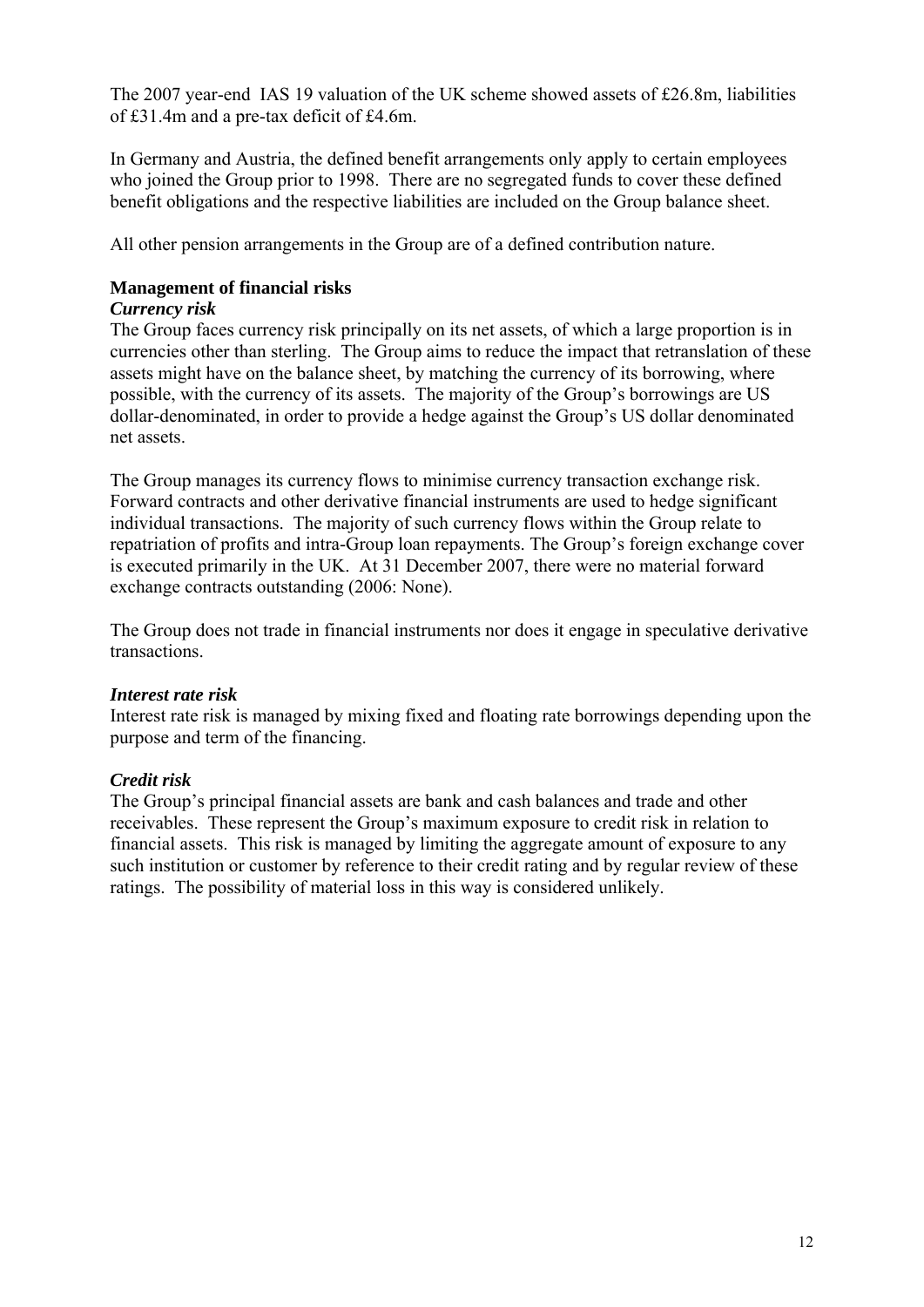# **Consolidated Income Statement**

for the year ended 31 December 2007

| Restated*<br><b>Note</b><br>£m<br>$\mathbf{f}_{\mathbf{m}}$<br>3<br>955.1<br><b>Revenue</b><br>Operating costs<br>(847.7)<br>3<br>89.3<br>107.4<br><b>Operating profit</b><br>Finance income<br>1.9<br>2.5<br>(6.7)<br>Finance costs<br>(7.5)<br>103.2<br><b>Profit before taxation</b><br>Taxation before one-off tax credit<br>(35.9)<br>One-off tax credit<br>3.8<br>$\qquad \qquad \blacksquare$<br>5<br><b>Total taxation</b><br>(35.9)<br>Profit for the period from continuing operations<br>67.3<br>56.8<br><b>Discontinued operation</b><br>Loss from discontinued operation net of taxation<br>(10.5)<br>4<br>56.8<br>Profit for the period<br>56.8<br><b>Attributable to:</b><br>Equity holders of the parent<br>54.0<br>2.8<br>Minority interests<br>1.1<br>56.8<br>56.8<br>Earnings per share from continuing operations<br>Basic earnings per share<br>84.8p<br>97.6p<br>6<br>Earnings per share before one-off tax credit<br>79.0p<br>n/a<br>6<br>Diluted earnings per share<br>96.4 <sub>p</sub><br>83.7p<br>6<br>Diluted earnings per share before one-off tax credit<br>6<br>78.0p<br>n/a |  | 2007 | 2006 |
|-------------------------------------------------------------------------------------------------------------------------------------------------------------------------------------------------------------------------------------------------------------------------------------------------------------------------------------------------------------------------------------------------------------------------------------------------------------------------------------------------------------------------------------------------------------------------------------------------------------------------------------------------------------------------------------------------------------------------------------------------------------------------------------------------------------------------------------------------------------------------------------------------------------------------------------------------------------------------------------------------------------------------------------------------------------------------------------------------------------|--|------|------|
|                                                                                                                                                                                                                                                                                                                                                                                                                                                                                                                                                                                                                                                                                                                                                                                                                                                                                                                                                                                                                                                                                                             |  |      |      |
| 857.7<br>(768.4)<br>83.7<br>(30.7)<br>(26.9)<br>55.7                                                                                                                                                                                                                                                                                                                                                                                                                                                                                                                                                                                                                                                                                                                                                                                                                                                                                                                                                                                                                                                        |  |      |      |
|                                                                                                                                                                                                                                                                                                                                                                                                                                                                                                                                                                                                                                                                                                                                                                                                                                                                                                                                                                                                                                                                                                             |  |      |      |
|                                                                                                                                                                                                                                                                                                                                                                                                                                                                                                                                                                                                                                                                                                                                                                                                                                                                                                                                                                                                                                                                                                             |  |      |      |
|                                                                                                                                                                                                                                                                                                                                                                                                                                                                                                                                                                                                                                                                                                                                                                                                                                                                                                                                                                                                                                                                                                             |  |      |      |
|                                                                                                                                                                                                                                                                                                                                                                                                                                                                                                                                                                                                                                                                                                                                                                                                                                                                                                                                                                                                                                                                                                             |  |      |      |
|                                                                                                                                                                                                                                                                                                                                                                                                                                                                                                                                                                                                                                                                                                                                                                                                                                                                                                                                                                                                                                                                                                             |  |      |      |
|                                                                                                                                                                                                                                                                                                                                                                                                                                                                                                                                                                                                                                                                                                                                                                                                                                                                                                                                                                                                                                                                                                             |  |      |      |
|                                                                                                                                                                                                                                                                                                                                                                                                                                                                                                                                                                                                                                                                                                                                                                                                                                                                                                                                                                                                                                                                                                             |  |      |      |
|                                                                                                                                                                                                                                                                                                                                                                                                                                                                                                                                                                                                                                                                                                                                                                                                                                                                                                                                                                                                                                                                                                             |  |      |      |
|                                                                                                                                                                                                                                                                                                                                                                                                                                                                                                                                                                                                                                                                                                                                                                                                                                                                                                                                                                                                                                                                                                             |  |      |      |
|                                                                                                                                                                                                                                                                                                                                                                                                                                                                                                                                                                                                                                                                                                                                                                                                                                                                                                                                                                                                                                                                                                             |  |      |      |
|                                                                                                                                                                                                                                                                                                                                                                                                                                                                                                                                                                                                                                                                                                                                                                                                                                                                                                                                                                                                                                                                                                             |  |      |      |
|                                                                                                                                                                                                                                                                                                                                                                                                                                                                                                                                                                                                                                                                                                                                                                                                                                                                                                                                                                                                                                                                                                             |  |      |      |
|                                                                                                                                                                                                                                                                                                                                                                                                                                                                                                                                                                                                                                                                                                                                                                                                                                                                                                                                                                                                                                                                                                             |  |      |      |
|                                                                                                                                                                                                                                                                                                                                                                                                                                                                                                                                                                                                                                                                                                                                                                                                                                                                                                                                                                                                                                                                                                             |  |      |      |
|                                                                                                                                                                                                                                                                                                                                                                                                                                                                                                                                                                                                                                                                                                                                                                                                                                                                                                                                                                                                                                                                                                             |  |      |      |
|                                                                                                                                                                                                                                                                                                                                                                                                                                                                                                                                                                                                                                                                                                                                                                                                                                                                                                                                                                                                                                                                                                             |  |      |      |
|                                                                                                                                                                                                                                                                                                                                                                                                                                                                                                                                                                                                                                                                                                                                                                                                                                                                                                                                                                                                                                                                                                             |  |      |      |
|                                                                                                                                                                                                                                                                                                                                                                                                                                                                                                                                                                                                                                                                                                                                                                                                                                                                                                                                                                                                                                                                                                             |  |      |      |
|                                                                                                                                                                                                                                                                                                                                                                                                                                                                                                                                                                                                                                                                                                                                                                                                                                                                                                                                                                                                                                                                                                             |  |      |      |
|                                                                                                                                                                                                                                                                                                                                                                                                                                                                                                                                                                                                                                                                                                                                                                                                                                                                                                                                                                                                                                                                                                             |  |      |      |
|                                                                                                                                                                                                                                                                                                                                                                                                                                                                                                                                                                                                                                                                                                                                                                                                                                                                                                                                                                                                                                                                                                             |  |      |      |
|                                                                                                                                                                                                                                                                                                                                                                                                                                                                                                                                                                                                                                                                                                                                                                                                                                                                                                                                                                                                                                                                                                             |  |      |      |
|                                                                                                                                                                                                                                                                                                                                                                                                                                                                                                                                                                                                                                                                                                                                                                                                                                                                                                                                                                                                                                                                                                             |  |      |      |
|                                                                                                                                                                                                                                                                                                                                                                                                                                                                                                                                                                                                                                                                                                                                                                                                                                                                                                                                                                                                                                                                                                             |  |      |      |
|                                                                                                                                                                                                                                                                                                                                                                                                                                                                                                                                                                                                                                                                                                                                                                                                                                                                                                                                                                                                                                                                                                             |  |      |      |
|                                                                                                                                                                                                                                                                                                                                                                                                                                                                                                                                                                                                                                                                                                                                                                                                                                                                                                                                                                                                                                                                                                             |  |      |      |
| <b>Earnings per share</b>                                                                                                                                                                                                                                                                                                                                                                                                                                                                                                                                                                                                                                                                                                                                                                                                                                                                                                                                                                                                                                                                                   |  |      |      |
| Basic earnings per share<br>81.8<br>84.8p<br>6                                                                                                                                                                                                                                                                                                                                                                                                                                                                                                                                                                                                                                                                                                                                                                                                                                                                                                                                                                                                                                                              |  |      |      |
| Earnings per share before one-off tax credit<br>79.0p<br>n/a<br>6                                                                                                                                                                                                                                                                                                                                                                                                                                                                                                                                                                                                                                                                                                                                                                                                                                                                                                                                                                                                                                           |  |      |      |
| Diluted earnings per share<br>80.7<br>83.7p<br>6                                                                                                                                                                                                                                                                                                                                                                                                                                                                                                                                                                                                                                                                                                                                                                                                                                                                                                                                                                                                                                                            |  |      |      |
| Diluted earnings per share before one-off tax credit<br>78.0p<br>6<br>n/a                                                                                                                                                                                                                                                                                                                                                                                                                                                                                                                                                                                                                                                                                                                                                                                                                                                                                                                                                                                                                                   |  |      |      |

\* See Note 1, Basis of preparation, regarding discontinued operation

## **Consolidated Statement of Recognised Income and Expense**

for the year ended 31 December 2007

|                                                             | 2007  | 2006                      |
|-------------------------------------------------------------|-------|---------------------------|
|                                                             | £m    | $\mathbf{f}_{\mathbf{m}}$ |
|                                                             |       |                           |
| Foreign exchange translation differences                    | 4.9   | (8.0)                     |
| Actuarial gains/(losses) on defined benefit pension schemes | 2.0   | (0.1)                     |
| Tax on items taken directly to equity                       | (0.6) | 0.1                       |
| Net income/(expense) recognised directly in equity          | 6.3   | (8.0)                     |
| <b>Profit for the period</b>                                | 56.8  | 56.8                      |
| Total recognised income and expense for the period          | 63.1  | 48.8                      |
|                                                             |       |                           |
| Attributable to:                                            |       |                           |
| Equity holders of the parent                                | 59.8  | 47.9                      |
| Minority interests                                          | 3.3   | 0.9                       |
|                                                             | 63.1  | 48.8                      |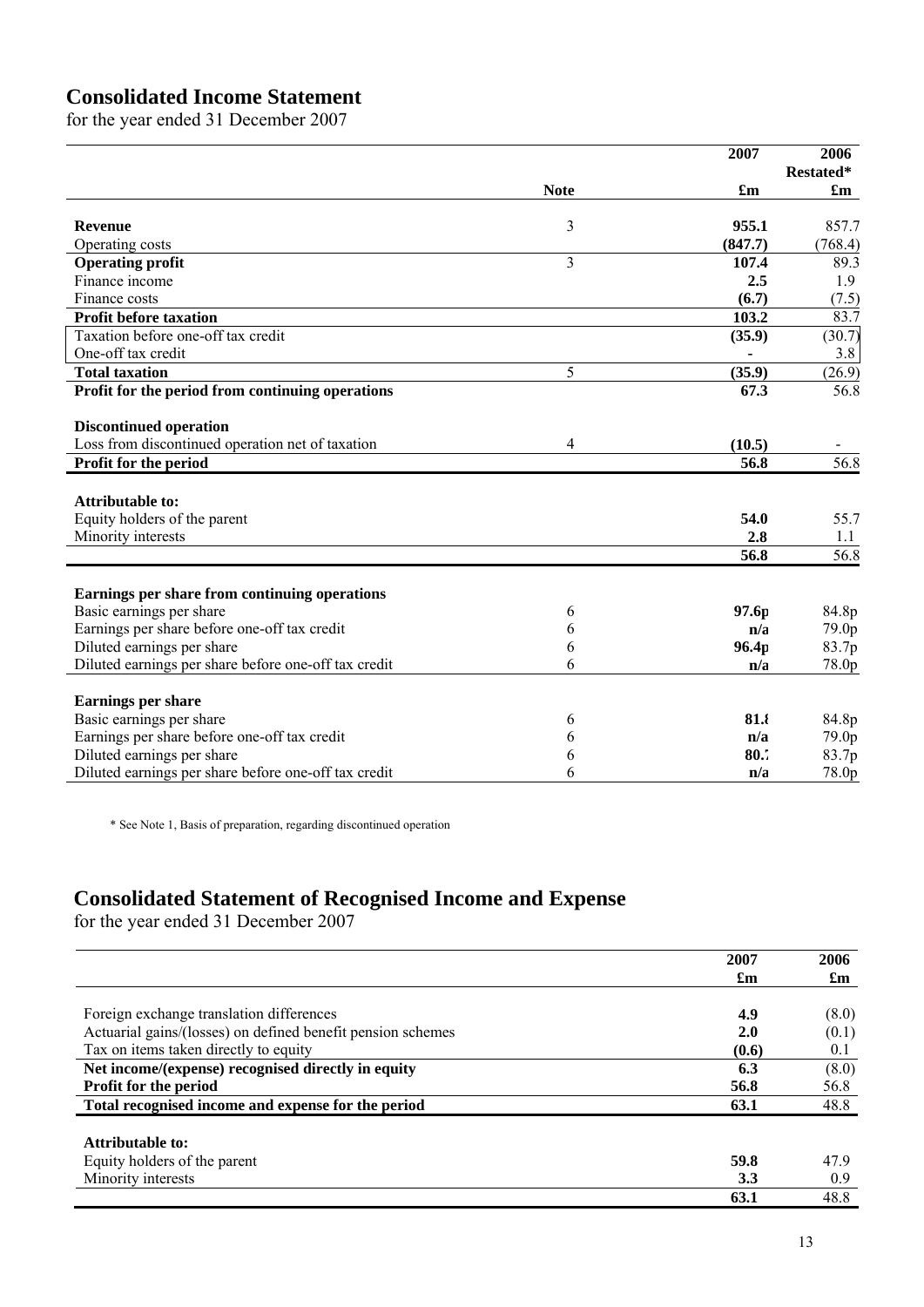# **Consolidated Balance Sheet**

As at 31 December 2007

|                                                      |             | 2007                      | 2006                      |
|------------------------------------------------------|-------------|---------------------------|---------------------------|
|                                                      | <b>Note</b> | $\mathbf{f}_{\mathbf{m}}$ | $\mathbf{f}_{\mathbf{m}}$ |
| <b>ASSETS</b>                                        |             |                           |                           |
|                                                      |             |                           |                           |
| <b>Non-current assets</b>                            |             |                           |                           |
| Intangible assets                                    |             | 80.8                      | 57.5                      |
| Property, plant and equipment<br>Deferred tax assets |             | 155.8<br>9.2              | 114.6<br>7.9              |
| Other assets                                         |             | 13.7                      | 8.8                       |
|                                                      |             | 259.5                     | 188.8                     |
| <b>Current assets</b>                                |             |                           |                           |
| Inventories                                          |             | 26.9                      | 25.5                      |
| Trade and other receivables                          |             | 273.6                     | 221.7                     |
| Cash and cash equivalents                            |             | 30.9                      | 25.2                      |
|                                                      |             | 331.4                     | 272.4                     |
| <b>Total assets</b>                                  |             | 590.9                     | 461.2                     |
|                                                      |             |                           |                           |
| <b>LIABILITIES</b>                                   |             |                           |                           |
| <b>Current liabilities</b>                           |             |                           |                           |
| Loans and borrowings                                 |             | (7.6)                     | (6.8)                     |
| Current tax liabilities                              |             | (12.4)                    | (9.4)                     |
| Trade and other payables                             |             | (244.8)                   | (192.4)                   |
|                                                      |             | (264.8)                   | (208.6)                   |
| <b>Non-current liabilities</b>                       |             |                           |                           |
| Loans and borrowings                                 |             | (77.8)                    | (57.0)                    |
| Employee benefits                                    |             | (14.6)                    | (18.8)                    |
| Deferred tax liabilities                             |             | (5.4)                     | (6.2)                     |
| Other liabilities                                    |             | (16.8)<br>(114.6)         | (11.5)<br>(93.5)          |
|                                                      |             |                           |                           |
| <b>Total liabilities</b>                             |             | (379.4)                   | (302.1)                   |
| <b>NET ASSETS</b>                                    |             | 211.5                     | 159.1                     |
|                                                      |             |                           |                           |
| <b>EQUITY</b>                                        |             |                           |                           |
| Share capital                                        |             | 6.6                       | 6.6                       |
| Share premium account                                |             | 37.6                      | 37.1                      |
| Capital redemption reserve                           |             | 7.6                       | 7.6                       |
| Translation reserve                                  |             | (0.1)                     | (4.5)                     |
| Retained earnings                                    |             | 150.6                     | 105.6                     |
| Equity attributable to equity holders of the parent  | 8           | 202.3                     | 152.4                     |
| Minority interests                                   |             | 9.2                       | 6.7                       |
| <b>Total equity</b>                                  |             | 211.5                     | 159.1                     |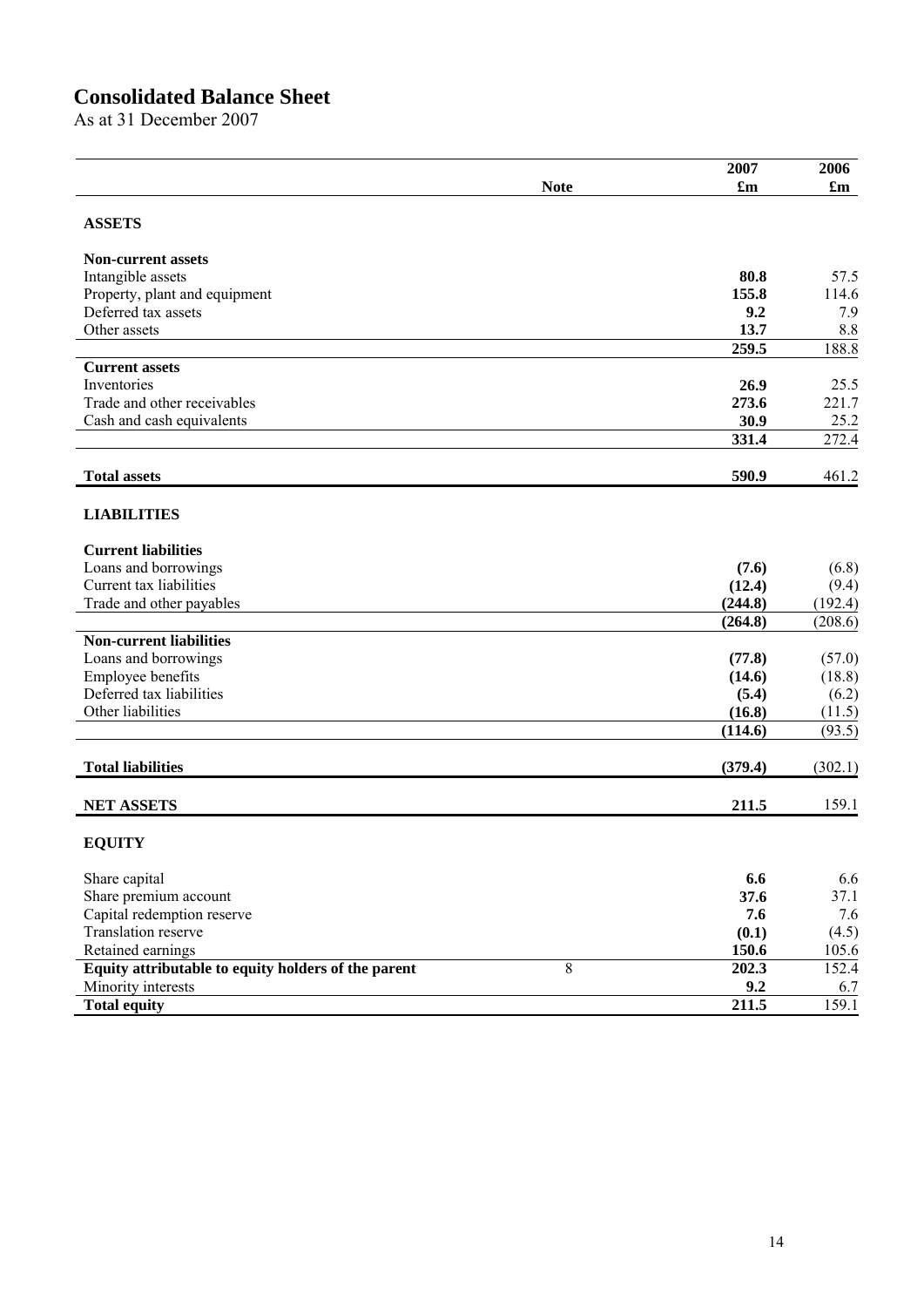# **Consolidated Cash Flow Statement**

for the year ended 31 December 2007

|                                                                                            | 2007                      | $\overline{2}$            |
|--------------------------------------------------------------------------------------------|---------------------------|---------------------------|
|                                                                                            | $\mathbf{f}_{\mathbf{m}}$ | $\mathbf{f}_{\mathbf{m}}$ |
|                                                                                            |                           |                           |
| <b>Cash flows from operating activities</b><br>Operating profit from continuing operations | 107.4                     | 89.3                      |
| Operating loss from discontinued operation                                                 | (13.3)                    | (0.2)                     |
|                                                                                            | 94.1                      | 89.1                      |
| Depreciation of property, plant and equipment                                              | 17.4                      | 13.4                      |
| Amortisation of intangible assets                                                          | 1.0                       | 2.4                       |
| Loss/(profit) on sale of property, plant and equipment                                     | 0.4                       | (0.6)                     |
| Other non-cash movements                                                                   | 1.0                       | 0.2                       |
| Foreign exchange losses/(gains)                                                            | 0.2                       | (0.2)                     |
| Operating cash flows before movements in working capital                                   | 114.1                     | 104.3                     |
| Movement in long-term liabilities and employee benefits                                    | 1.9                       | (1.7)                     |
| Increase in inventories                                                                    | (0.9)                     | (3.0)                     |
| Increase in trade and other receivables                                                    | (32.8)                    | (30.6)                    |
| Increase in trade and other payables                                                       | 34.9                      | 29.3                      |
| <b>Cash generated from operations</b>                                                      | 117.2                     | 98.3                      |
| Interest paid                                                                              | (5.3)                     | (6.2)                     |
| Income tax paid                                                                            | (32.0)                    | (30.7)                    |
| Net cash inflow from operating activities                                                  | 79.9                      | 61.4                      |
| <b>Cash flows from investing activities</b>                                                |                           |                           |
| Interest received                                                                          | 1.3                       | 1.1                       |
| Proceeds from sale of property, plant and equipment                                        | 1.0                       | 2.0                       |
| Acquisition of subsidiaries, net of cash acquired                                          | (34.5)                    | (26.4)                    |
| Acquisition of property, plant and equipment                                               | (48.1)                    | (29.4)                    |
| Acquisition of other non-current assets                                                    | (2.8)                     | (2.6)                     |
| Net cash outflow from investing activities                                                 | (83.1)                    | (55.3)                    |
| <b>Cash flows from financing activities</b>                                                |                           |                           |
| Proceeds from the issue of share capital                                                   | 0.5                       | 0.8                       |
| New borrowings                                                                             | 22.2                      | 6.6                       |
| Repayment of borrowings                                                                    | (0.7)                     | (3.6)                     |
| Payment of finance lease liabilities                                                       | (1.9)                     | (2.1)                     |
| Dividends paid                                                                             | (12.3)                    | (9.0)                     |
| Net cash inflow/(outflow) from financing activities                                        | 7.8                       | (7.3)                     |
| Net increase/(decrease) in cash and cash equivalents                                       | 4.6                       |                           |
| Cash and cash equivalents at beginning of period                                           | 20.3                      | (1.2)<br>23.3             |
| Effect of exchange rate fluctuations                                                       | 1.2                       | (1.8)                     |
| Cash and cash equivalents at end of period                                                 | 26.1                      | 20.3                      |
|                                                                                            |                           |                           |
|                                                                                            |                           |                           |
|                                                                                            | 2007                      | 2                         |
|                                                                                            | $\mathbf{f}_{\mathbf{m}}$ | $\mathbf{f}_{\mathbf{m}}$ |
| Analysis of closing net debt                                                               |                           |                           |
| Cash in hand                                                                               | 30.8                      | 25.1                      |
| Short term deposits                                                                        | 0.1                       | 0.1                       |
| Bank overdrafts                                                                            | (4.8)                     | (4.9)                     |
| Net cash                                                                                   | 26.1                      | $20.\overline{3}$         |
| Bank and other loans                                                                       | (76.1)                    | (56.1)                    |
| Finance leases                                                                             | (4.5)                     | (2.8)                     |
| <b>Closing net debt</b>                                                                    | (54.5)                    | (38.6)                    |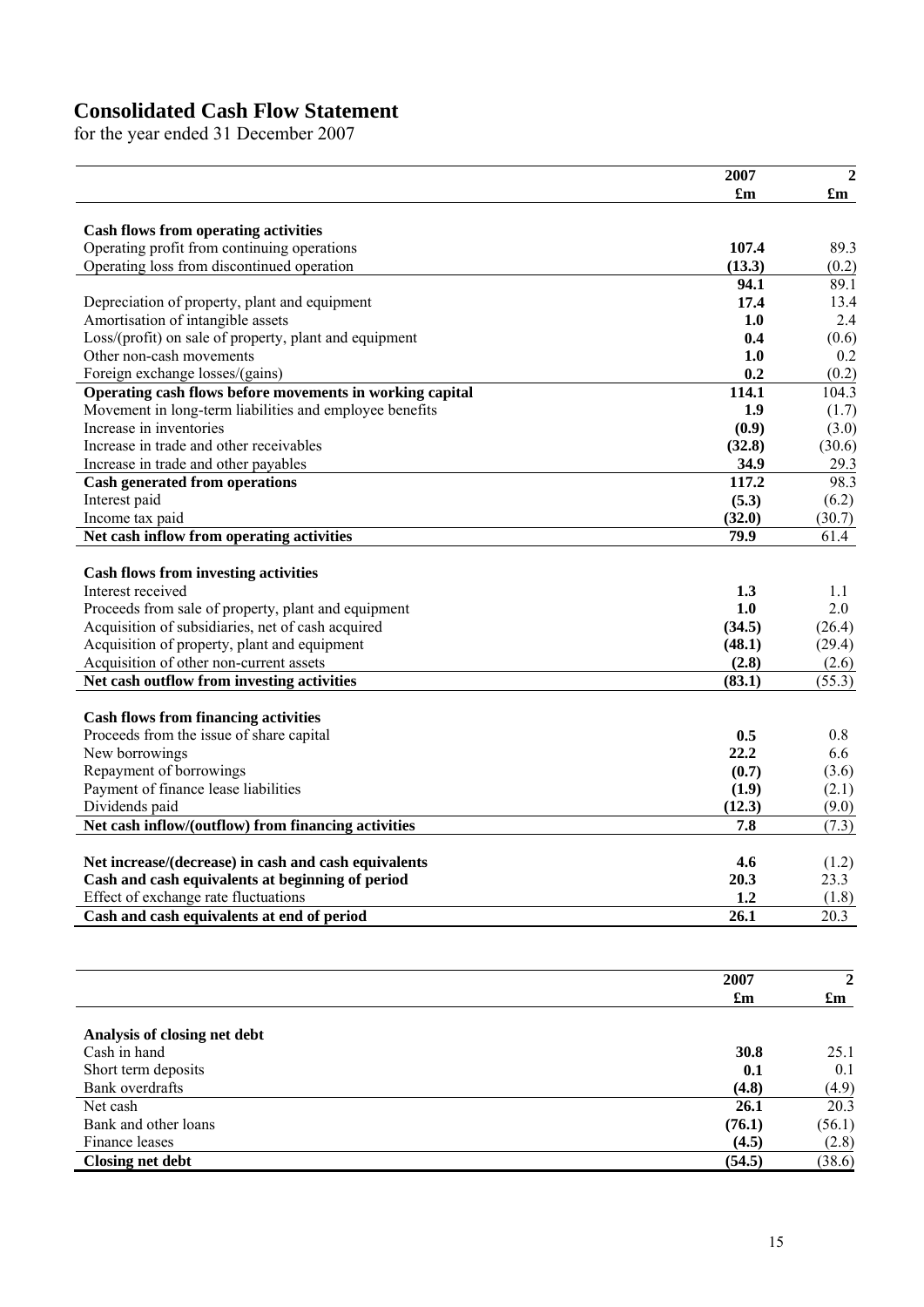#### **1. Basis of preparation**

The Group's 2007 results have been prepared in accordance with International Financial Reporting Standards ("IFRS").

The financial information set out above does not constitute the Company's statutory accounts for the years ended 31 December 2007 or 2006 but is derived from the 2007 accounts. Statutory accounts for 2006 have been delivered to the Registrar of Companies, and those for 2007, prepared under IFRS as adopted by the EU, will be delivered in due course. The auditors have reported on those accounts; their reports were (i) unqualified, (ii) did not include references to any matters to which the auditors drew attention by way of emphasis without qualifying their reports and (iii) did not contain statements under section 237(2) or (3) of the Companies Act 1985.

In accordance with IFRS 5 – Non-current assets held for sale and discontinued operations – the loss from discontinued operation is shown separately in the income statement net of tax and the comparative figures have been restated accordingly.

#### **2. Foreign currencies**

The exchange rates used in respect of principal currencies are:

|                                       | 2007 | 2006 |
|---------------------------------------|------|------|
| US dollar: average for period         | 2.00 | 1.84 |
| US dollar: period end                 | 2.00 | 1.96 |
| Euro: average for period              | 1.46 | 1.47 |
| Euro: period end                      | 1.36 | 1.49 |
| Australian dollar: average for period | 2.39 | 2.45 |
| Australian dollar: period end         | 2.28 | 2.49 |

#### **3. Segmental analysis**

Geographical segment information including an analysis of the Group's revenues by geographical market, irrespective of the origin the services, is presented below:

|                                        |                           | 2007             |                           | 2006                      |
|----------------------------------------|---------------------------|------------------|---------------------------|---------------------------|
|                                        | 2007                      | <b>Operating</b> | 2006                      | <b>Operating</b>          |
|                                        | Revenue                   | profit           | Revenue                   | profit                    |
|                                        | $\mathbf{f}_{\mathbf{m}}$ | £m               | $\mathbf{f}_{\mathbf{m}}$ | $\mathbf{f}_{\mathbf{m}}$ |
| United Kingdom                         | 78.0                      | <b>3.8</b>       | 60.7                      | 3.4                       |
| North America                          | 473.2                     | 61.6             | 476.9                     | 64.1                      |
| Continental Europe, Middle East & Asia | 296.8                     | 30.4             | 255.0                     | 17.9                      |
| Australia                              | 107.1                     | 14.7             | 65.1                      | 7.0                       |
|                                        | 955.1                     | 110.5            | 857.7                     | 92.4                      |
| Central items and eliminations         |                           | (3.1)            |                           | (3.1)                     |
| Continuing operations                  | 955.1                     | 107.4            | 857.7                     | 89.3                      |
| Discontinued operation                 | 36.8                      | (13.3)           | 62.5                      | (0.2)                     |
|                                        | 991.9                     | 94.1             | 920.2                     | 89.1                      |

| Capital<br>employed                    | 2007<br>$\mathbf{f}_{\mathbf{m}}$ | 2006<br>Capital<br>employed<br>$\mathbf{f}_{\mathbf{m}}$ |
|----------------------------------------|-----------------------------------|----------------------------------------------------------|
| United Kingdom                         | 14.5                              | 7.5                                                      |
| North America                          | 163.1                             | 130.3                                                    |
| Continental Europe, Middle East & Asia | 82.8                              | 57.2                                                     |
| Australia                              | 23.7                              | 17.0                                                     |
|                                        | 284.1                             | 212.0                                                    |
| Central items                          | (72.6)                            | (52.9)                                                   |
|                                        | 211.5                             | 159.1                                                    |

In the opinion of the Directors the Group operates only one class of business.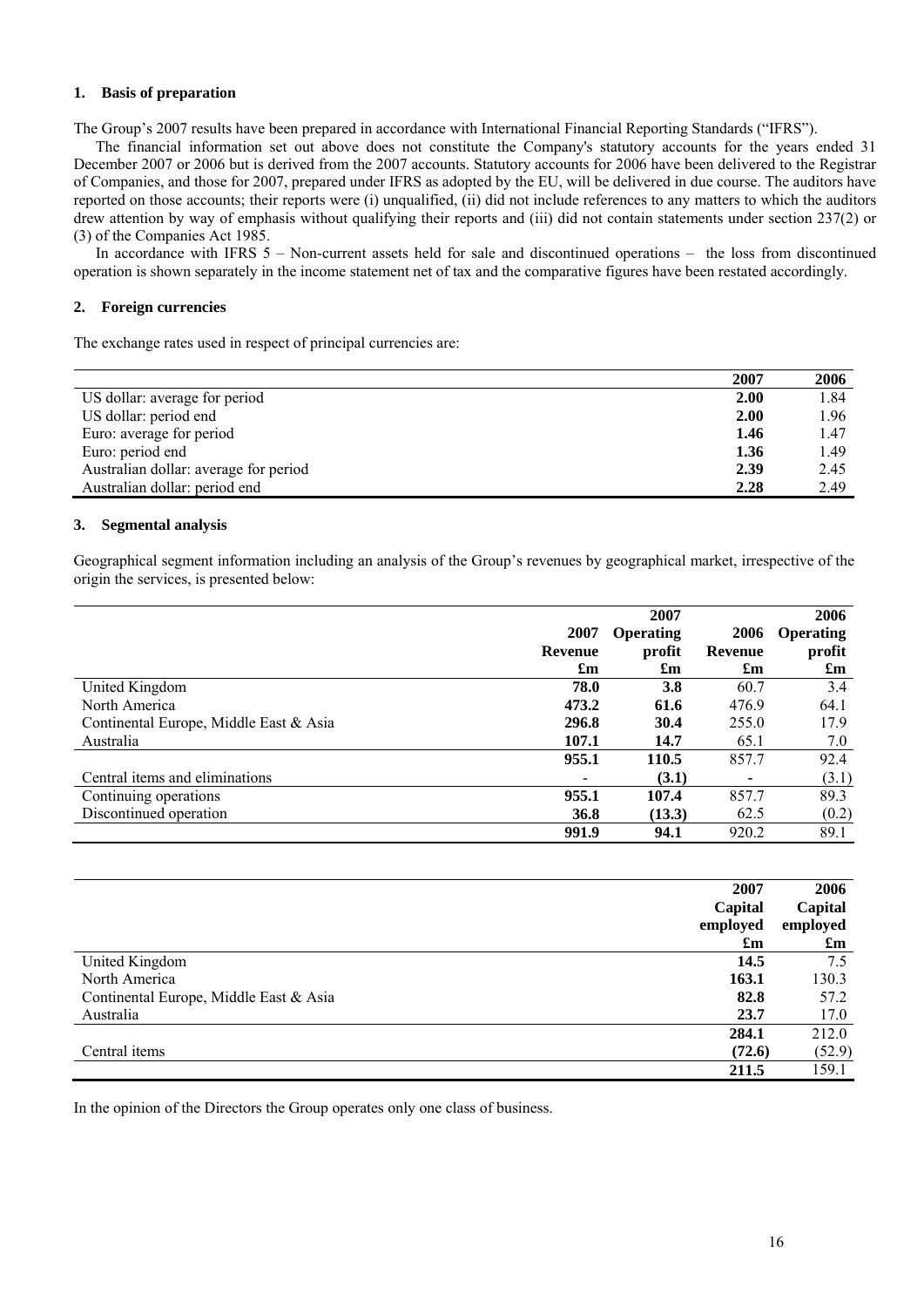#### **4. Discontinued operation**

The Board announced its decision to withdraw from Makers on 20 August 2007. By 31 December 2007 substantially all of the business had been disposed of. The business was not a discontinued operation or classified as held for sale as at 31 December 2006 and the comparative consolidated income statement has been re-presented to show the discontinued operation separately from continuing operations.

Losses attributable to the discontinued operation were as follows:

|                                                    | 2007                      | 2006                      |
|----------------------------------------------------|---------------------------|---------------------------|
|                                                    | $\mathbf{f}_{\mathbf{m}}$ | $\mathbf{f}_{\mathbf{m}}$ |
| <b>Results of discontinued operation</b>           |                           |                           |
| Revenue                                            | 36.8                      | 62.5                      |
| Operating costs                                    | (50.1)                    | (62.7)                    |
| Operating loss                                     | (13.3)                    | (0.2)                     |
| Net finance (costs)/income                         | (0.2)                     | 0.2                       |
| Loss before taxation                               | (13.5)                    | ۰                         |
| Taxation                                           | 3.7                       |                           |
|                                                    | (9.8)                     |                           |
| Loss on sale of discontinued operation             | (0.7)                     |                           |
| Taxation on gain on sale of discontinued operation |                           |                           |
| Loss for the period                                | (10.5)                    |                           |
|                                                    |                           |                           |
| Basic earnings per share (pence) (note 6)          | (15.8)                    |                           |
| Diluted earnings per share (pence) (note 6)        | (15.7)                    |                           |
|                                                    |                           |                           |
| Cash flows from discontinued operation             |                           |                           |
| Net cash from operating activities                 | (10.2)                    | (4.2)                     |
| Net cash from investing activities                 | 0.3                       | 0.2                       |
| Net cash from financing activities                 | 9.0                       | 1.4                       |
|                                                    | (0.9)                     | (2.6)                     |

The loss on sale of discontinued operation arose on disposal of net current assets of £0.9m for a total consideration of £0.2m.

#### **5. Taxation**

The taxation charge comprises:

|                            | 2007                      | 2006<br>$\mathbf{f}_{\mathbf{m}}$ |
|----------------------------|---------------------------|-----------------------------------|
|                            | $\mathbf{f}_{\mathbf{m}}$ |                                   |
| <b>Current tax expense</b> |                           |                                   |
| Current year               | 36.6                      | 29.7                              |
| Prior years                | 0.7                       | (0.1)                             |
| Total current tax          | 37.3                      | 29.6                              |
| Deferred tax expense       |                           |                                   |
| Current year               | (1.2)                     | 0.9                               |
| Prior years:               |                           |                                   |
| One-off tax credit         | ٠                         | (3.8)                             |
| Other                      | (0.2)                     | 0.2                               |
| Total deferred tax         | (1.4)                     | (2.7)                             |
|                            | 35.9                      | 26.9                              |

The one-off tax credit arose following an intra-Group financial restructuring during 2006, as a result of which it is now anticipated that prior year UK tax losses can be utilised against future UK taxable profits. Consequently, the Group recognised a £3.8m deferred tax asset in respect of those losses, which resulted in a one-off tax credit in the 2006 Income Statement. The total UK tax credit for the year was £1.4m (2006: £2.8m).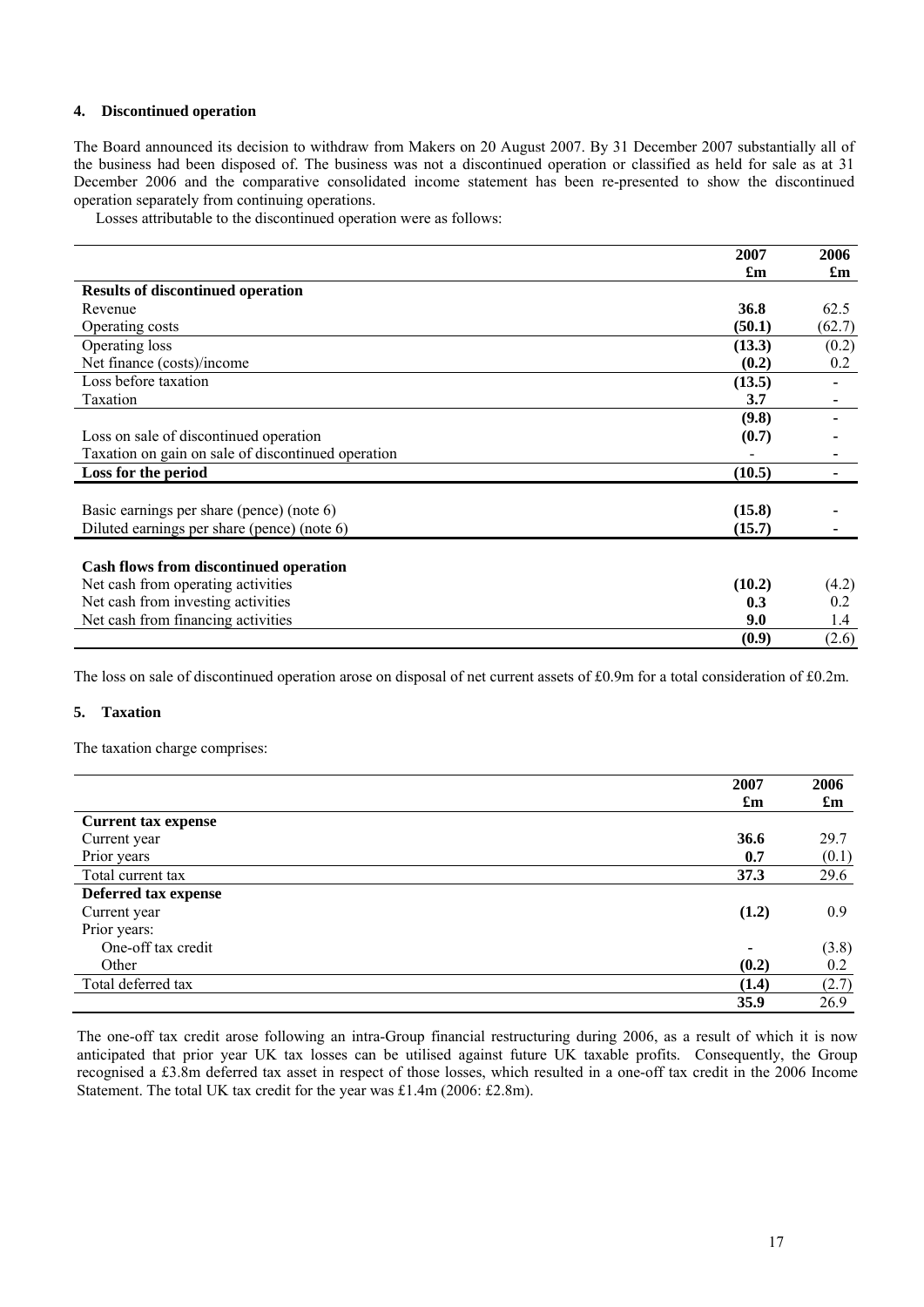#### **6. Earnings per share**

Basic and diluted earnings per share from continuing operations are calculated as follows:

|                                                                                                               | 2007<br><b>Basic</b><br>$\mathbf{f}_{\mathbf{m}}$ | 2007<br><b>Diluted</b><br>$\mathbf{f}_{\mathbf{m}}$ | 2006<br><b>Basic</b><br>£m   | 2006<br><b>Diluted</b><br>$\mathbf{f}_{\mathbf{m}}$ |
|---------------------------------------------------------------------------------------------------------------|---------------------------------------------------|-----------------------------------------------------|------------------------------|-----------------------------------------------------|
| Earnings (after tax and minority interests) being net profits attributable<br>to equity holders of the parent | 64.5                                              | 64.5                                                | 55.7                         | 55.7                                                |
|                                                                                                               | No. of<br>shares<br>millions                      | No. of<br>shares<br>millions                        | No. of<br>shares<br>millions | No. of<br>shares<br>millions                        |
| Weighted average of ordinary shares in issue during the year                                                  | 66.0                                              | 66.0                                                | 65.6                         | 65.6                                                |
| Add: weighted average of shares under option during year                                                      |                                                   | 1.3                                                 |                              | 1.6                                                 |
| Add: weighted average of own shares held                                                                      |                                                   | 0.1                                                 |                              | 0.1                                                 |
| Less: no. of shares assumed issued at fair value during year                                                  |                                                   | (0.5)                                               |                              | (0.8)                                               |
| Adjusted weighted average ordinary shares in issue                                                            | 66.0                                              | 66.9                                                | 65.6                         | 66.5                                                |
|                                                                                                               | Pence                                             | Pence                                               | Pence                        | Pence                                               |
| Earnings per share from continuing operations                                                                 | 97.6                                              | 96.4                                                | 84.8                         | 83.7                                                |

Total earnings per share from continuing and discontinued operations of 81.8p (2006: 84.8p) was calculated based on earnings of £54.0m (2006: £55.7m) and the weighted average number of ordinary shares in issue during the year of 66.0 million (2006: 65.6 million).

Total diluted earnings per share from continuing and discontinued operations of 80.7p (2006: 83.7p) was calculated based on earnings of £54.0m (2006: 55.7m) and the adjusted weighted average number of ordinary shares in issue during the year of 66.9 million (2006: 66.5 million).

Earnings per share from discontinued operation of (15.8)p (2006: nil) was calculated based on a loss of £10.5m (2006: £nil) and the weighted average number of ordinary shares in issue during the year of 66.0 million (2006: 65.6 million).

Diluted earnings per share from discontinued operation of (15.7)p (2006: nil) was calculated based on a loss of £10.5m (2006: £nil) and the adjusted weighted average number of ordinary shares in issue during the year of 66.9 million (2006: 66.5 million).

Earnings per share in 2006 of 79.0p, before the one-off tax credit, was calculated based on earnings of £55.7m less the one-off tax credit of £3.8m and the weighted average number of ordinary shares in issue during the year of 65.6 million.

Diluted earnings per share in 2006 of 78.0p, before the one-off tax credit, was calculated based on earnings of £55.7m less the one-off tax credit of £3.8m and the adjusted weighted average number of ordinary shares in issue during the year of 66.5 million.

#### **7. Dividends payable to equity holders of the parent**

|                                                                                       | 2007 | 2006                      |
|---------------------------------------------------------------------------------------|------|---------------------------|
|                                                                                       | £m   | $\mathbf{f}_{\mathbf{m}}$ |
| Amounts recognised as distributions to equity holders in the period:                  |      |                           |
| Interim dividend for the year ended 31 December 2007 of $6.0p$ (2006: 4.2p) per share | 4.0  | 2.8                       |
| Final dividend for the year ended 31 December 2006 of 11.4p (2005: 8.2p) per share    | 7.5  |                           |
|                                                                                       | 11.5 |                           |

The Directors have proposed a final dividend for the year ended 31 December 2007 of £8.0m, representing 12.0p (2006:11.4p) per share. The proposed dividend is subject to approval by shareholders at the Annual General Meeting on 13 May 2008 and has not been included as a liability in these financial statements.